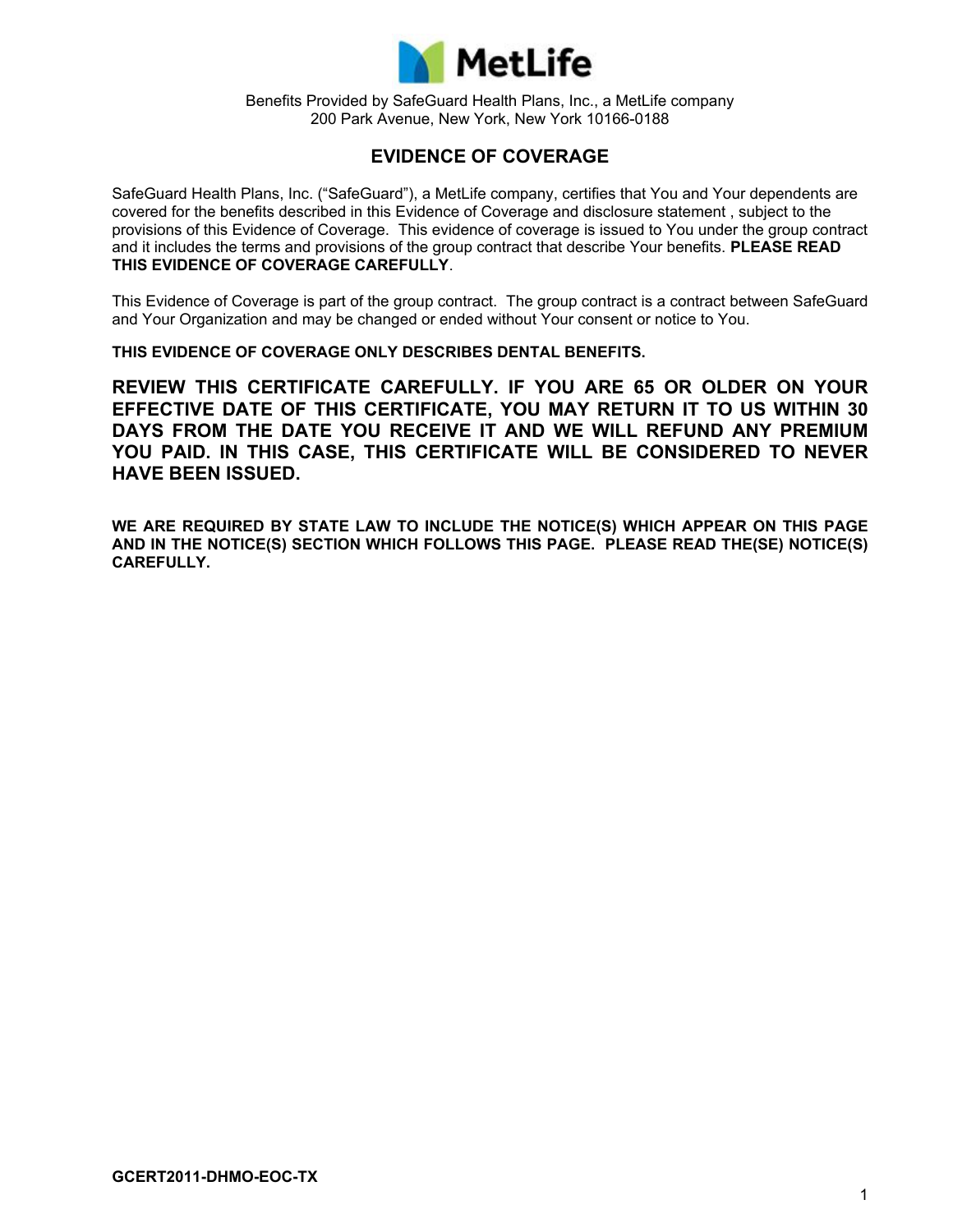# **TABLE OF CONTENTS**

# Section

# Page

| NOTICES. |  |
|----------|--|
|          |  |
|          |  |
|          |  |
|          |  |
|          |  |
|          |  |
|          |  |
|          |  |
|          |  |
|          |  |
|          |  |
|          |  |
|          |  |
|          |  |
|          |  |
|          |  |
|          |  |
|          |  |
|          |  |
|          |  |
|          |  |
|          |  |
|          |  |
|          |  |
|          |  |
|          |  |
|          |  |
|          |  |
|          |  |
|          |  |
|          |  |
|          |  |
|          |  |
|          |  |
|          |  |
|          |  |
|          |  |
|          |  |
|          |  |
|          |  |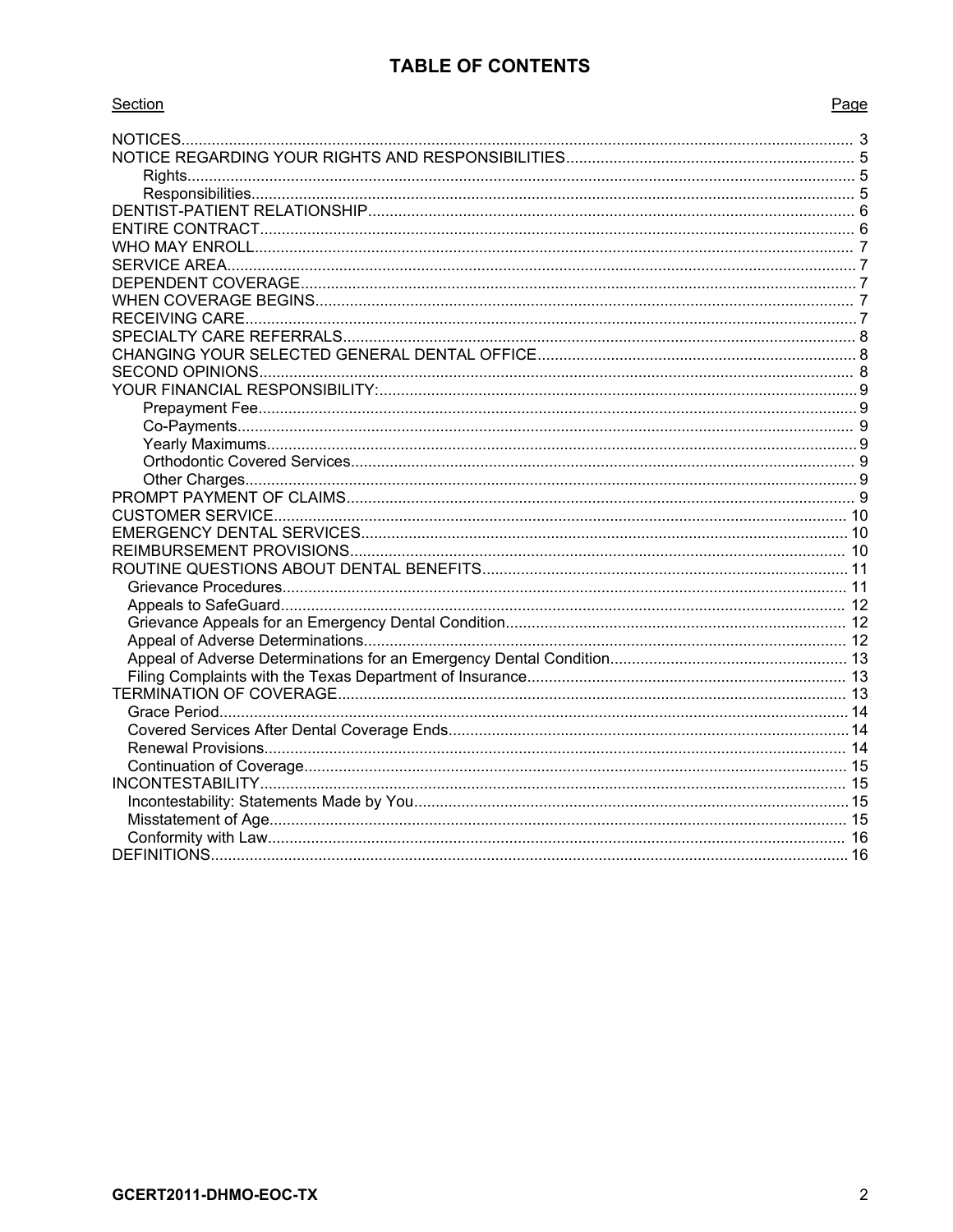## **IMPORTANT NOTICE**

<span id="page-2-0"></span>To obtain information or make a complaint:

You may call MetLife's toll free telephone number for information or to make a complaint at:

1-800-275-4638

You may contact the Texas Department of Insurance to obtain information on companies, coverages, rights, or complaints at:

#### 1-800-252-3439

You may write the Texas Department of Insurance:

P.O. Box 149104 Austin, TX 78714-9104 Fax: (512) 490-1007

Web: <www.tdi.texas.gov>

Email: ConsumerProtection@tdi.texas.gov

**PREMIUM OR CLAIM DISPUTES:** Should you have a dispute concerning your premium or about a claim, you should contact MetLife first. If the dispute is not resolved, you may contact the Texas Department of Insurance.

#### **ATTACH THIS NOTICE TO YOUR CERTIFICATE:**

This notice is for information only and does not become a part or condition of the attached document.

## **AVISO IMPORTANTE**

Para obtener información o para presentar una queja:

Usted puede llamar al número de teléfono gratuito de MetLife's para obtener información o para presentar una queja al:

1-800-275-4638

Usted puede comunicarse con el Departamento de Seguros de Texas para obtener información sobre compañías, coberturas, derechos, o quejas al:

#### 1-800-252-3439

Usted puede escribir al Departamento de Seguros de Texas a:

P.O. Box 149104 Austin, TX 78714-9104 Fax: (512) 490-1007

Sitio web: <www.tdi.texas.gov>

Email: ConsumerProtection@tdi.texas.gov

**DISPUTAS POR PRIMAS DE SEGUROS O RECLAMACIONES:** Si tiene una disputa relacionada con su prima de seguro o con una reclamación, usted debe comunicarse con MetLife primero. Si la disputa no es resuelta, usted puede comunicarse con el Departamento de Seguros de Texas.

#### **ADJUNTE ESTE AVISO A SU CERTIFICADO:**

Este aviso es solamente para propósitos de informativos y no se convierte en parte o en condición del documento adjunto.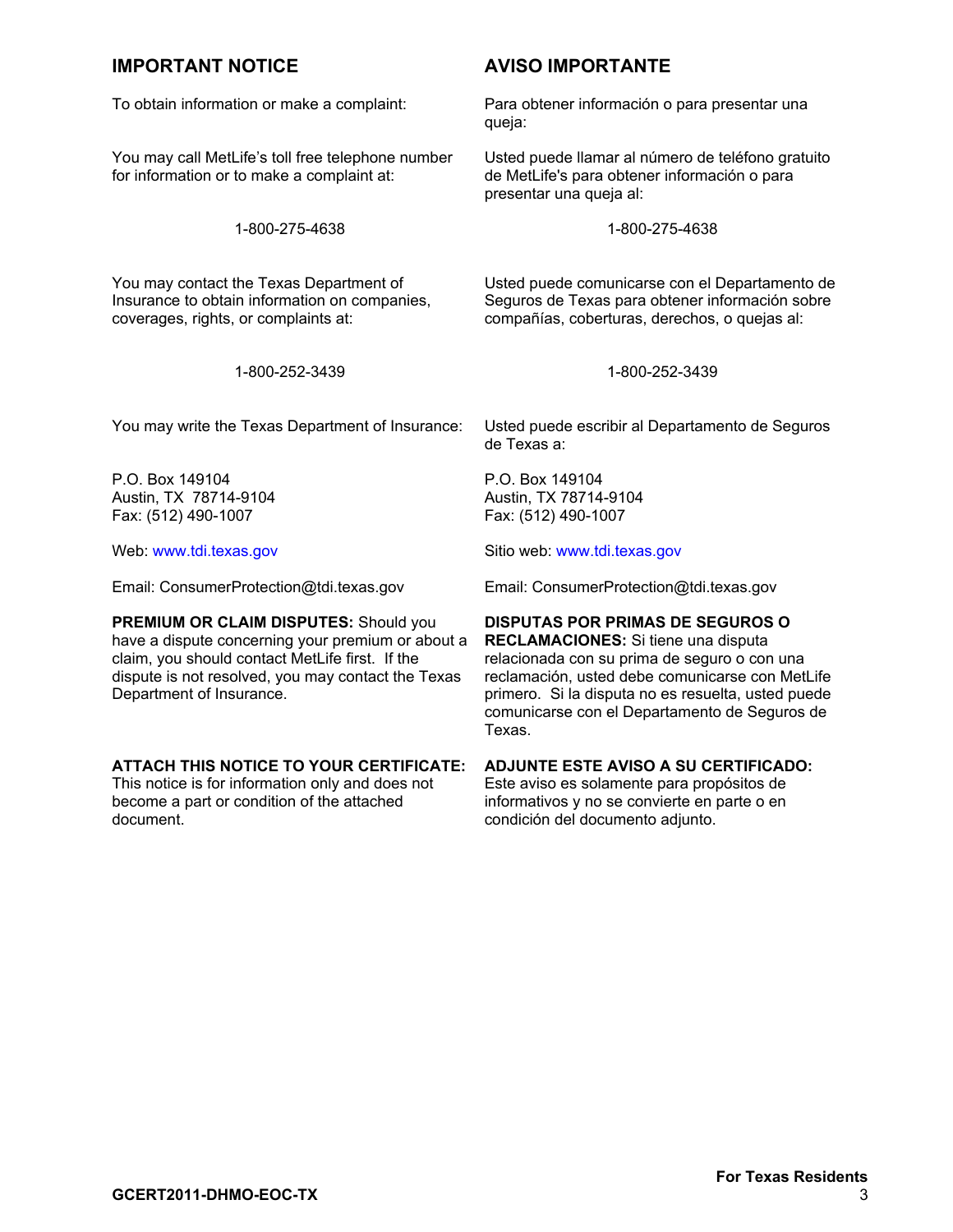SafeGuard is licensed as a Dental Health Maintenance Organization offering a single health care service plan. Should any provision herein not conform to the Texas Health Maintenance Organization Act or other applicable laws, it shall be construed as if it were in full compliance thereof.

You may contact us at:

#### SafeGuard Health Plans, Inc. PO Box 30900 Laguna Hills, CA 92654-0900 (800) 880-1800

<span id="page-3-0"></span>We are licensed to conduct business in the following counties in the State of Texas:

Anderson, Angelina, Aransas, Archer, Atascosa, Austin, Bailey, Bandera, Bastrop, Bee, Bell, Bexar, Blanco, Borden, Bosque, Brazoria, Brazos, Brooks, Burleson, Burnet, Caldwell, Calhoun, Cameron, Camp, Chambers, Clay, Cochran, Collin, Colorado, Comal, Comanche, Cooke, Coryell, Crosby, Dallas, Dawson, Delta, Denton, Dewitt, Dickens, Dimmit, Duval, Eastland, Ector, El Paso, Ellis, Erath, Falls, Fannin, Fayette, Floyd, Fort Bend, Franklin, Freestone, Frio, Gaines, Galveston, Garza, Gillespie, Goliad, Gonzales, Grayson, Gregg, Grimes, Guadalupe, Hale, Hamilton, Hardin, Harris, Hays, Henderson, Hidalgo, Hill, Hockley, Hood, Hopkins, Houston, Hudspeth, Hunt, Jack, Jackson, Jefferson, Jim Wells, Johnson, Karnes, Kaufman, Kendall, Kenedy, Kent, Kerr, Kleberg, Lamar, Lamb, Lampasas, Lavaca, Lee, Leon, Liberty, Limestone, Live Oak, Llano, Lubbock, Lynn, Madison, Atagorda, McLennan, McMullen, Medina, Midland, Milam, Montague, Montgomery, Nacogdoches, Navarro, Nueces, Palo Pinto, Parker, Polk, Rains, Refugio, Robertson, Rockwall, San Jacinto, San Patricio, San Saba, Smith, Somervell, Starr, Tarrant, Terry, Travis, Trinity, Tyler, Van Zandt, Victoria, Walker, Waller, Washington, Webb, Wharton, Williamson, Wilson, Wise, Yoakum, Young, and Zapata.

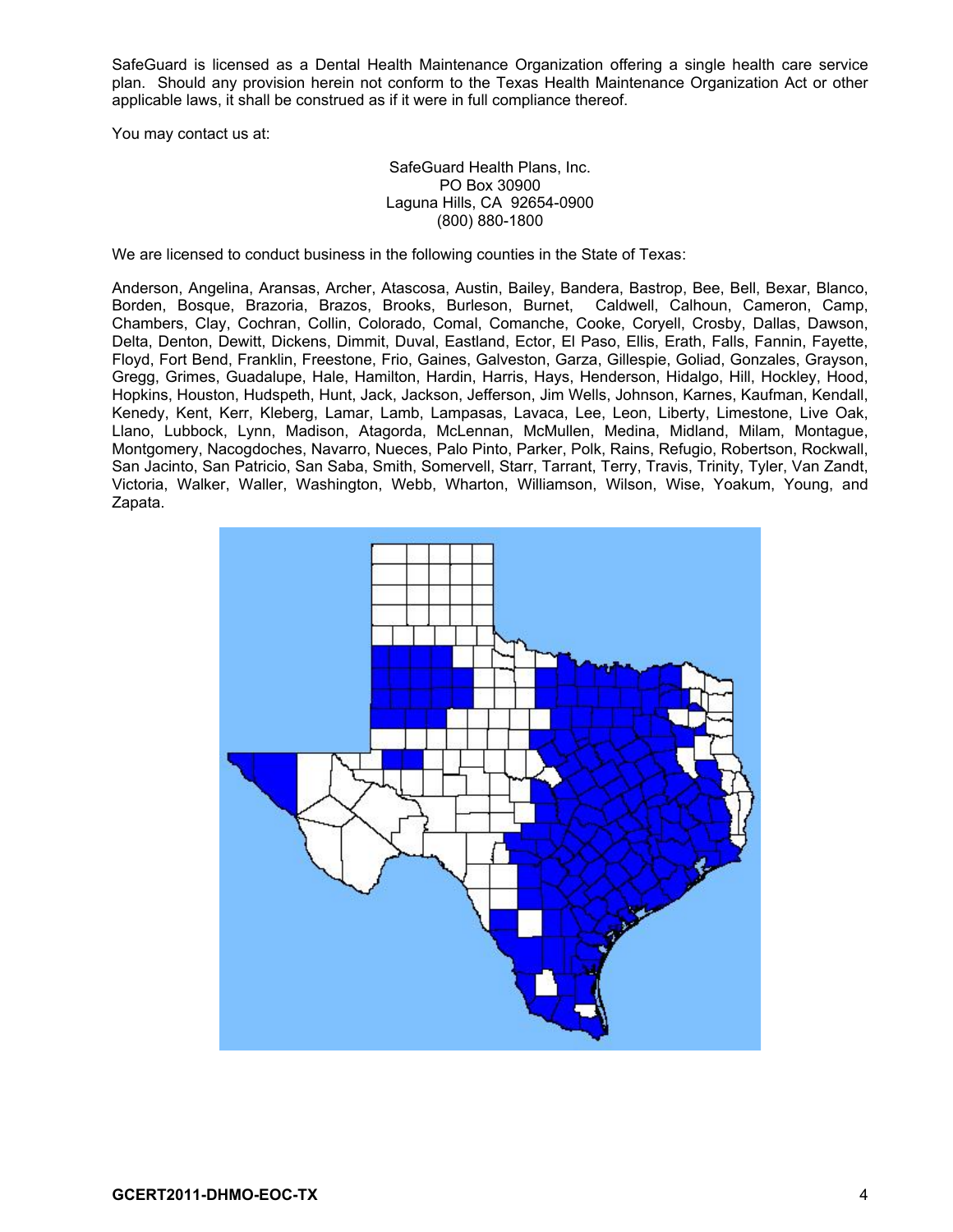# <span id="page-4-0"></span>**NOTICE REGARDING YOUR RIGHTS AND RESPONSIBILITIES**

# <span id="page-4-1"></span>**Rights:**

- · During the term of the group contract between SafeGuard and Your Organization, SafeGuard will not decrease any benefits, increase any fixed dollar amount of Co-Payment, any Covered Percentage or the Prepayment Fee, or change any exclusion or limitation, except after at least 60 days Written notice to Your Organization.
- · We will provide Written notice within a reasonable time to Your Organization of any termination or breach of contract by, or inability to perform of, any contracting provider if Your Organization may be materially and adversely affected.
- We will not cancel or fail to renew Your enrollment in this group contract because of your health condition or your requirements for dental care.
- · We will treat communications, financial records and records pertaining to Your care in accordance with all applicable laws relating to privacy.
- Decisions with respect to dental treatment are the responsibility of You and Your Selected General Dentist. We neither require nor prohibit any specified treatment. However:
	- · Only certain specified services are Covered Services. Please see the Schedule of Benefits for information regarding Your plan.
	- · Your Selected General Dentist must follow the rules and limitations set up by SafeGuard and conduct his or her professional relationship with You within the guidelines established by SafeGuard. If SafeGuard's relationship with Your Selected General Dentist ends, Your Selected General Dentist must complete any and all treatment in progress. SafeGuard will arrange a transfer for You to another Selected General Dentist to provide for continued coverage under the group contract. You must have all treatment in progress completed by a Selected General Dentist or have such treatment arranged by SafeGuard. As indicated on Your enrollment form, Your signature authorizes SafeGuard to obtain copies of your dental records, if necessary.

## <span id="page-4-2"></span>**Responsibilities:**

- · You should identify Yourself to Your Selected General Dentist as a covered person under the group contract. If You fail to do so, You may be charged the Selected General Dentist's Reasonable and Customary Charge instead of the applicable Co-Payment, if any.
- · You should treat the Selected General Dentist and his or her office staff with respect and courtesy and cooperate with the prescribed course of treatment. If You continually refuse a prescribed course of treatment, Your Selected General Dentist or Specialty Care Dentist has the right to refuse to treat You. SafeGuard will facilitate second opinions and will permit You to change Your Selected General Dental Office; however, SafeGuard will not interfere with the dentist-patient relationship and cannot require a particular dentist to perform particular services.
- · You should contact the Selected General Dental Office twenty-four (24) hours in advance to cancel an appointment. If You do not, You may be charged a missed appointment fee.
- · You are responsible for the prompt payment of any charges for services performed by the Selected General Dentist. If the Selected General Dentist agrees to accept part of the payment directly from SafeGuard, You are responsible for prompt payment of the remaining part of the Selected General Dentist's charge.
- · You should notify SafeGuard of changes in family status. If You do not, SafeGuard will be unable to authorize dental care for You and/or Your dependents.
- · You should consult with Your Selected General Dentist about treatment options, proposed and potential procedures, anticipated outcomes, potential risks, anticipated benefits and alternatives. You should share with Your Selected General Dentist the most current, complete and accurate information about Your medical and dental history and current conditions and medications.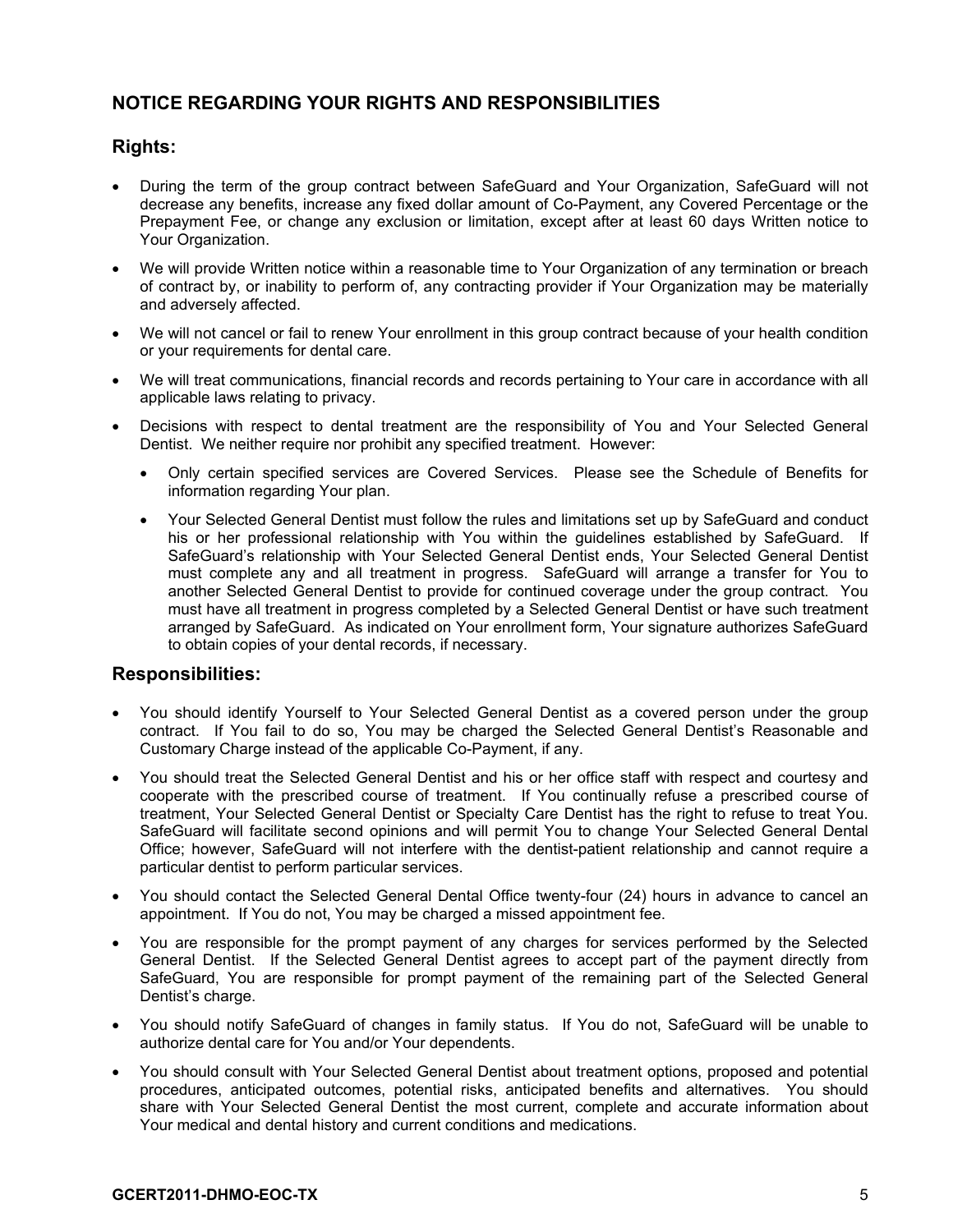· You should follow the treatment plans and health care recommendations agreed upon by Your Selected General Dentist.

The group contract provides access to You and Your dependents to dental benefits through the use of Selected General Dentists. When You or a dependent receive dental services, You and not Us or Your Organization are solely responsible for payment of all Co-Payments and other charges listed in the Schedule of Benefits and for any excluded procedure, and must make payment directly to the Selected General Dentist rendering such services.

# <span id="page-5-0"></span>**DENTIST-PATIENT RELATIONSHIP**

We do not provide dental services. Whether or not benefits are available for a particular service does not mean You or Your dependents should or should not receive the service. You and Your dependents, along with the Selected General Dentist have the right and are responsible at all times for choosing the course of treatment and services to be performed.

The relationship between You and Your dependents and the Selected General Dentist rendering services or treatment shall be subject to the rules, limitations and privileges incident to the professional relationship, and the guidelines established by SafeGuard. The Selected General Dentist shall be solely responsible to You or Your dependent, without interference from SafeGuard or Your Organization, for all services or treatment within the professional relationship. The Selected General Dentist shall have the right to refuse treatment if You or Your dependents continually fail to follow a prescribed course of treatment, use the relationship for illegal purposes, or make the professional relationship onerous.

While SafeGuard desires and will actively seek to contract with the most modern dental facilities available in the profession, it is understood and agreed that the operation and maintenance of the Selected General Dentist's facility, equipment and the rendition of all professional services shall be solely and exclusively under the control and supervision of the Selected General Dentist, including all authority and control over the selection of staff, supervision of personnel, and operation of the professional practice and/or the rendition of any particular professional service or treatment.

SafeGuard will undertake to see that the services provided to You or Your dependents by Selected General Dentists shall be performed in accordance with professional standards of reasonable competence and skill of dental practitioners, as applicable, prevailing in the community in which each Selected General Dentist practices.

Upon termination of a provider contract with a Selected General Dentist, SafeGuard is liable for Covered Services rendered by such provider (other than for Co-Payments) to You or Your dependents who remain under the care of such provider at the time of such termination until the services being rendered are completed, unless We make reasonable and medically appropriate provision for the assumption of such services by another Selected General Dentist.

In the event of termination of this group contract, each Selected General Dentist shall complete all dental procedures which have been started prior to the date of termination, pursuant to the terms and conditions of this group contract.

This Evidence of Coverage, along with the Schedule of Benefits, provides complete details of how Your dental plan operates, Your entitlements and the exclusions and limitations.

## <span id="page-5-1"></span>**ENTIRE CONTRACT**

SafeGuard typically contracts with an Organization to offer benefits to its employees or members. Your Organization's group contract with SafeGuard, together with the application, acceptance agreement, enrollment form, this Evidence of Coverage and any attachments or inserts including the Schedule of Benefits with exclusions and limitations, constitutes the entire agreement between the parties. To be valid, any change in the contract must be approved by an officer of SafeGuard and documented in an amendment and/or endorsement that is attached to the group contract. Should any provision herein not conform to applicable laws, it shall be construed as if it were in full compliance thereof.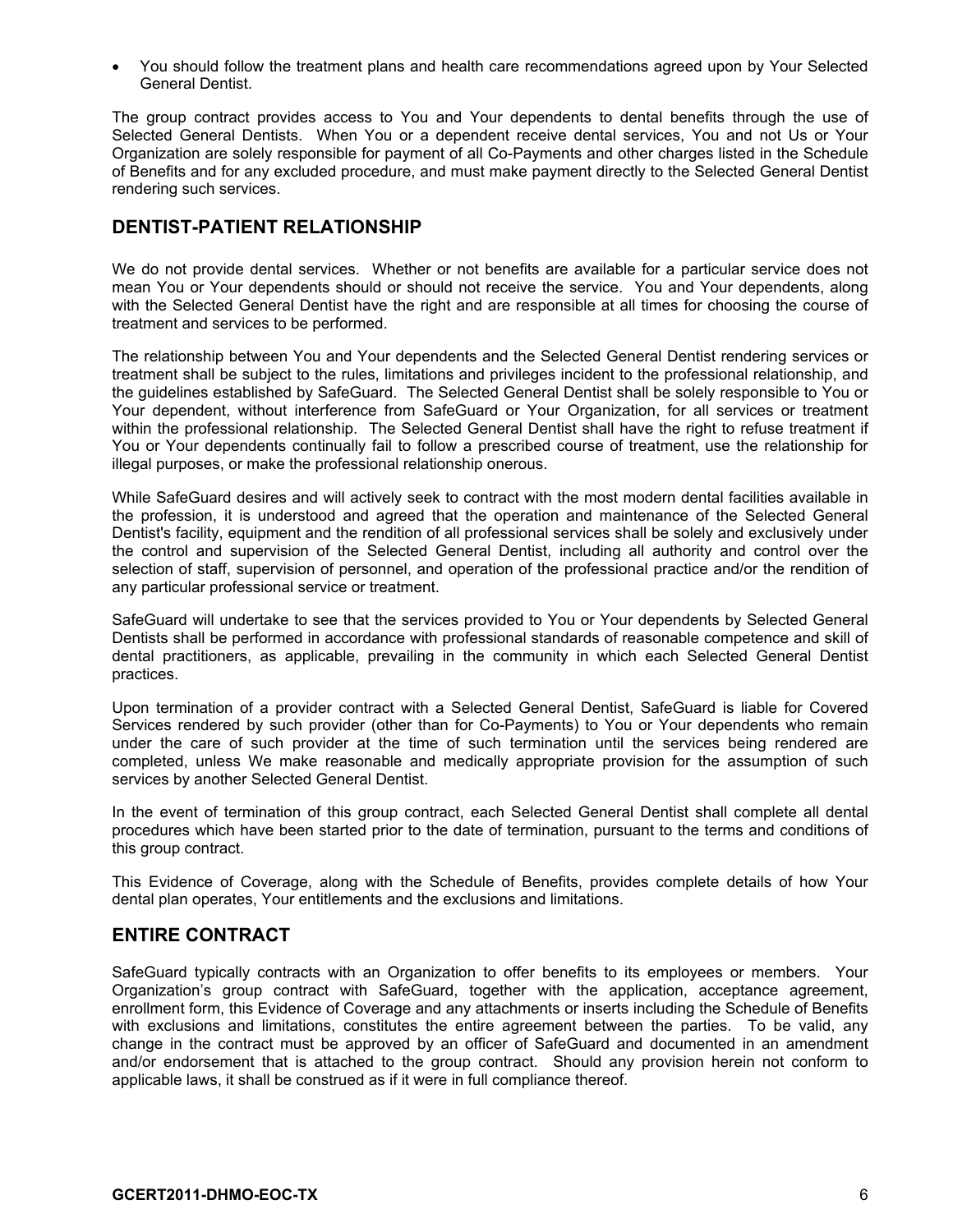## <span id="page-6-0"></span>**WHO MAY ENROLL**

Your Organization is responsible for determining eligibility. You may enroll Yourself and Your dependents, provided each meets Your Organization's eligibility requirements and/or the Service Area and dependent coverage requirements listed below.

# <span id="page-6-1"></span>**SERVICE AREA**

The Service Area is the geographical area in which SafeGuard has a panel of contracted Dentists who have agreed to provide care to SafeGuard Members. Please see Page [4.](#page-3-0) To enroll in the SafeGuard plan, You must reside, live, or work in the Service Area and the permanent legal residence of any enrolled dependents must be:

- · The same as Yours;
- · In the Service Area with the person having temporary or permanent conservatorship or guardianship of such dependents, where the Member has legal responsibility for the health of such dependents;
- · In the Service Area under other circumstances where You are legally responsible for the health care of such dependents; or
- <span id="page-6-2"></span>· In the Service Area with Your spouse.

# **DEPENDENT COVERAGE**

Your Organization is responsible for determining dependent eligibility. In the absence of such a determination, SafeGuard defines eligible dependents as:

- Your lawful Spouse or domestic partner;
- · Your unmarried children or grandchildren up to age 26 for whom You provide care, including adopted children, step-children, or other children for whom You are required to provide dental care pursuant to a court or administrative order;
- · Your children who are incapable of self-sustaining employment and support due to a developmental disability or physical handicap; and
- <span id="page-6-3"></span>· Other dependents if Your Organization provides benefits for these dependents.

Please check with Your Organization if you have questions regarding your eligibility requirements.

## **WHEN COVERAGE BEGINS**

Coverage for You and Your enrolled dependents will begin on the date determined by Your Organization. Newborn children are covered the first day of the month following the date of birth as long as You are enrolled; legally adopted children, foster children and stepchildren are covered the first day of the month following placement as long as SafeGuard is notified within thirty-one (31) days and any Prepayment Fee is paid within that period.

Check with Your Organization if You have any questions about when Your coverage begins.

## <span id="page-6-4"></span>**RECEIVING CARE**

When enrolling for dental benefits, You and Your dependents must choose a Selected General Dental Office from Our network. You and Your dependents each may select a different Selected General Dental Office. Please refer to the Directory of Participating Providers for a complete listing of Selected General Dental Offices. You may obtain a Directory of Participating Providers from Our website www.metlife.com\mybenefits or by calling (800) 880-1800.

Covered Services must be performed by Your Selected General Dental or a Specialty Care Dentist to whom You are referred in accordance with the terms of Your Evidence of Coverage and Schedule of Benefits. Services performed by any Dentist not contracted with SafeGuard are not Covered Services, without prior approval by SafeGuard, in accordance with the terms of Your Evidence of Coverage and Schedule of Benefits, subject to Emergency Dental Services provisions.

#### **GCERT2011-DHMO-EOC-TX** 7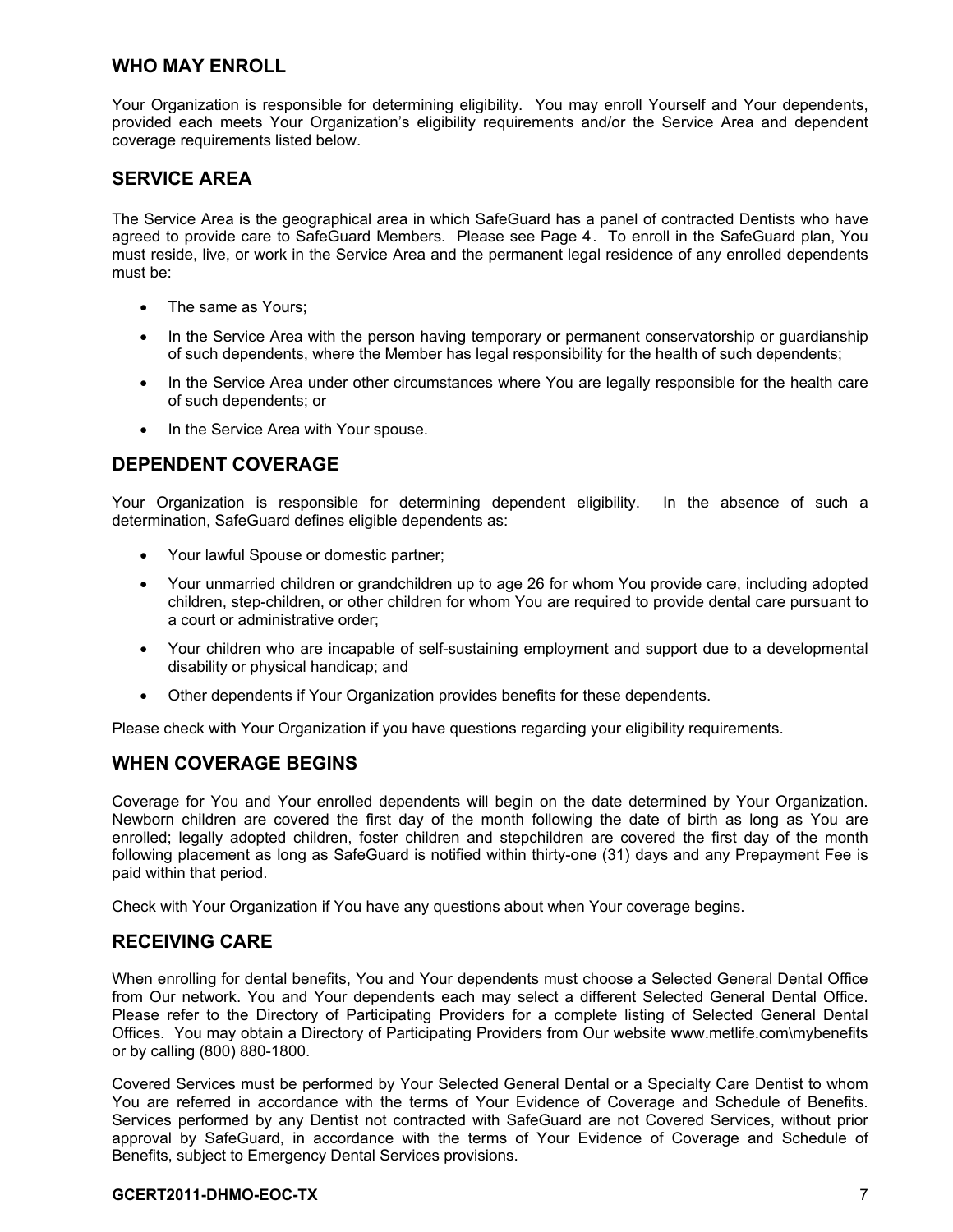# <span id="page-7-0"></span>**SPECIALTY CARE REFERRALS**

During the course of treatment, Your Selected General Dentist may encounter situations that require the services of a Specialty Care Dentist. Your Selected General Dentist is responsible for determining when the services of a Specialty Care Dentist are necessary. How Specialty Care is accessed is determined by Your plan. Some plans allow self-referral while others require that Your Selected General Dentist refer You directly to a provider whose practice is limited to Specialty Care. Please consult the Schedule of Benefits for full information.

# <span id="page-7-1"></span>**CHANGING YOUR SELECTED GENERAL DENTAL OFFICE**

You or Your dependent may change Selected General Dental Offices at any time. To do so, please contact Us at (800) 880-1800. We will help You locate a convenient Selected General Dental Office. The transfer will be effective on the first day of the month following the transfer request. There is no limit to how often You or Your dependent may change Selected General Dental Offices. You must pay all outstanding charges owed to Your or Your dependent's Selected General Dental Office before transferring to a new Selected General Dental Office. You may also have to pay a fee for the cost of duplicating x-rays and dental records.

# <span id="page-7-2"></span>**SECOND OPINIONS**

You or Your dependent may request a second opinion if there are unanswered questions about diagnosis, treatment plans, and/or the results achieved by such dental treatment. In addition, We or You or Your dependent's Selected General Dentist may also request a second opinion. There is no second opinion consultation charge. You or Your dependent will be responsible for the office visit Co-Payment as listed in the Schedule of Benefits.

Reasons for a second opinion to be provided or authorized shall include, but are not limited to, the following:

- (1) If You or Your dependent question the reasonableness or necessity of recommended surgical procedures.
- (2) If You or Your dependent question a diagnosis or plan of care for a condition that threatens loss of life, loss of limb, loss of bodily function, or substantial impairment, including, but not limited to, a serious chronic condition.
- (3) If the clinical indications are not clear or are complex and confusing, a diagnosis is in doubt due to conflicting test results, or the treating Selected General Dentist is unable to diagnose the condition, and the enrollee requests an additional diagnosis.
- (4) If the treatment plan in progress is not improving Your or Your dependent's dental condition within an appropriate period of time given the diagnosis and plan of care, and You or Your dependent request a second opinion regarding the diagnosis or continuance of the treatment.

Requests for second opinions are processed within five business days of Our receipt of such request, except when an expedited second opinion is warranted; in which case a decision will be made and conveyed to You within 24 hours. Upon approval, We will contact the consulting Selected General Dentist and make arrangements to enable You or Your dependent to schedule an appointment.

All second opinion consultations will be completed by a Selected General Dentist with qualifications in the same area of expertise as the referring Selected General Dentist or Selected General Dentist who provided the initial examination or dental care services.

You or Your dependent may request a second opinion or obtain a copy of the second dental opinion policy by contacting Us either by calling (800) 880-1800 or sending a Written request to the following address:

> **SafeGuard** c/o Customer Service PO Box 3594 Laguna Hills, CA 92654-3594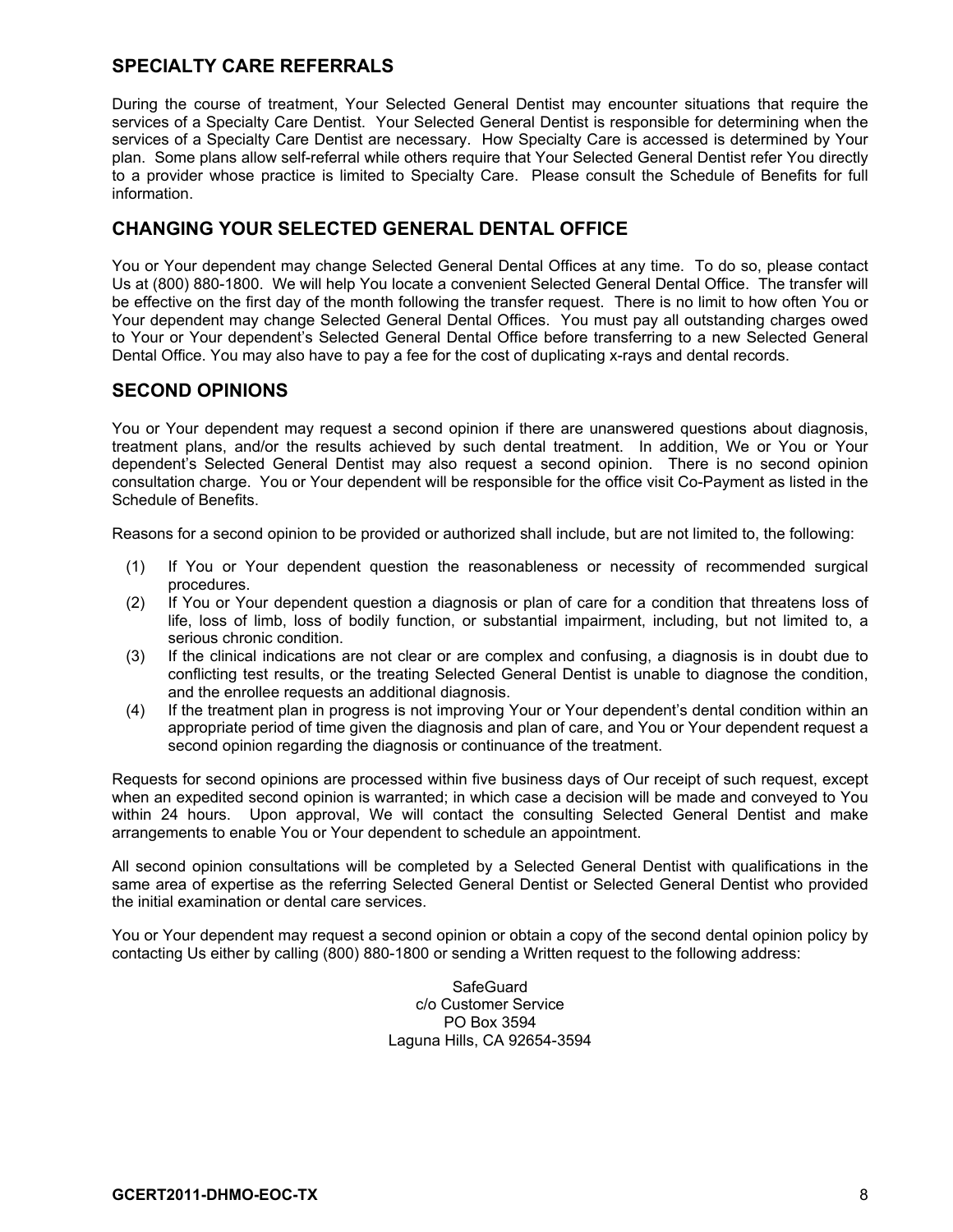# <span id="page-8-0"></span>**YOUR FINANCIAL RESPONSIBILITY:**

# <span id="page-8-1"></span>**Prepayment Fee**

Your Organization prepays Us for Your and Your dependent's coverage. If You are responsible for any portion of this Prepayment Fee, Your Organization will advise You of the amount and how it is to be paid. The Prepayment Fee is not the same as a Co-Payment.

Pursuant to Texas Insurance Code §1254.001, SafeGuard has the right to increase the premium charged within 60 days written notice to the Member.

The Organization is liable for a Member's premiums from the time the Member is no longer part of the group eligible for coverage under the contract with SafeGuard until the end of the month in which the Organization notifies SafeGuard that the Member is no longer part of the group eligible for coverage through the Organization. The Member shall remain covered by the Organization until the end of that period.

# <span id="page-8-2"></span>**Co-Payments**

When You or Your dependent receive care from either a Selected General Dentist or a Specialty Care Dentist, You must pay the Co-Payment. The Co-Payment is a fixed dollar amount or a fixed percentage of the Maximum Allowed Charge of the Covered Services performed by Your Selected General Dentist for which We are not responsible, as shown in the Schedule of Benefits. When You or Your dependent are referred to a Specialty Care Dentist, the Co-Payment may be either a fixed dollar amount, or a percentage of the Maximum Allowed Charge. Please refer to the Schedule of Benefits for specific details. When You have paid the required Co-Payment, if any, You have paid in full. If We fail to pay the Selected General Dentist, You will not be liable to the Selected General Dentist for any sums owed by Us. If You or Your dependent choose to receive services from an Out-of-Network Dentist, You will be liable to the Out-of-Network Dentist for the cost of services unless specifically authorized by Us or in accordance with Emergency Dental Condition provisions of this evidence of coverage. We do not require claim forms.

## <span id="page-8-3"></span>**Yearly Maximums**

The Schedule of Benefits lists the Yearly maximums, if any, for Covered Services.

# <span id="page-8-4"></span>**Orthodontic Covered Services**

Orthodontic treatment is governed by the Schedule of Benefits. If Your plan includes Orthodontic treatment coverage, such treatment, and the specifics regarding the benefits and coverage under Your plan, will be contained in the Schedule of Benefits. If Your benefits terminate after the start of Orthodontic treatment, You will be responsible for any additional incurred charges for any remaining Orthodontic treatment.

## <span id="page-8-5"></span>**Other Charges**

All other charges You may be required to pay under this evidence of coverage are listed in the Schedule of Benefits. You must pay all Co-Payments, or the percentage of the Maximum Allowed Charge that We are not responsible for under the group contract.

# <span id="page-8-6"></span>**PROMPT PAYMENT OF CLAIMS**

All claims submitted to SafeGuard will be paid within 45 days of receipt (30 days if claim submitted electronically) when accompanied by appropriate documentation to support payment of the claim or, if other Written arrangements have been made with the Dentist, within the parameters of those agreements.

Payment of claims to You will be handled as follows:

Not later than the 15<sup>th</sup> day after we receive notice from You, SafeGuard will:

- · Acknowledge receipt of the claim;
- · Commence any investigation of the claim; and

#### **GCERT2011-DHMO-EOC-TX** 9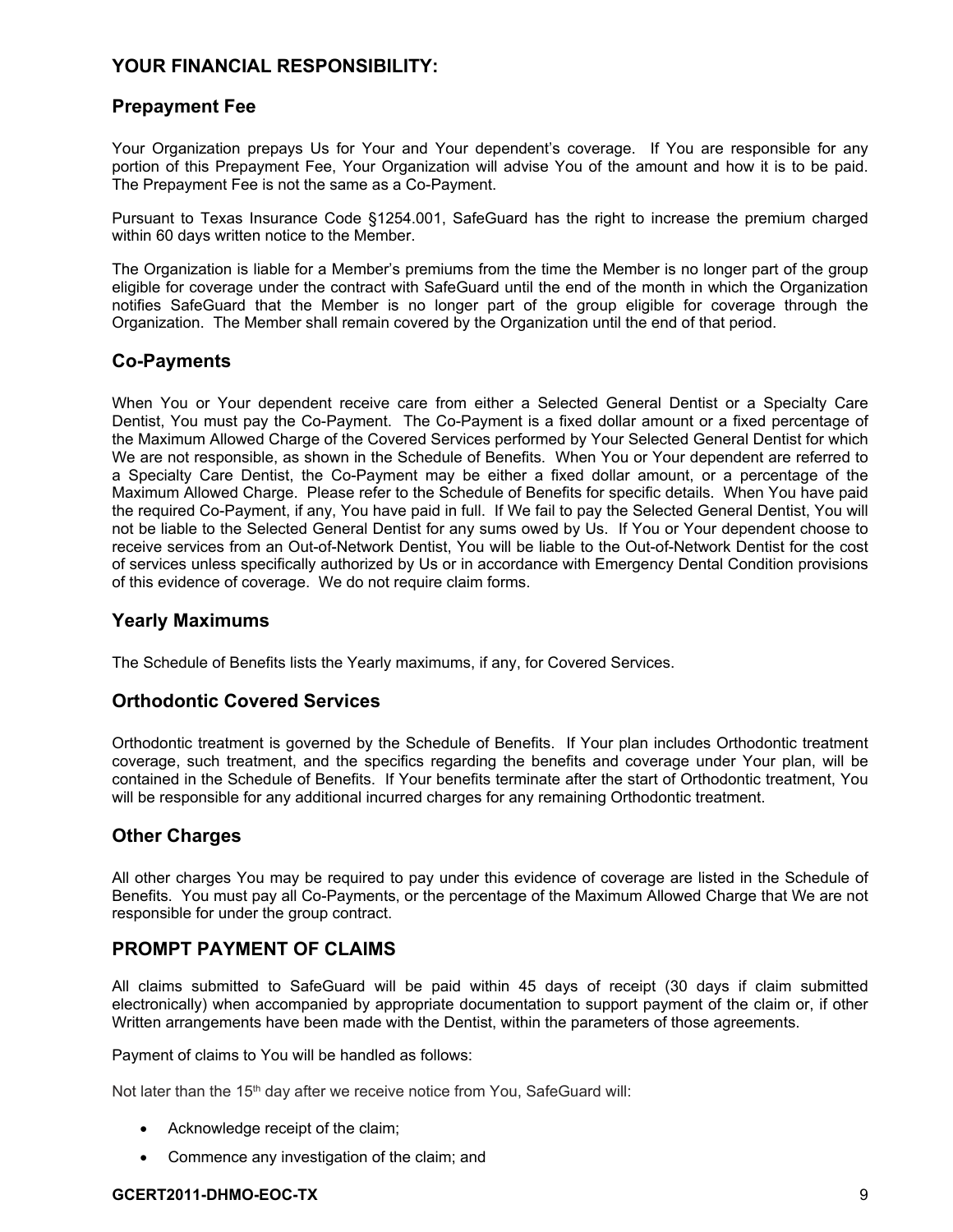· Request information, statements and forms from You as deemed necessary. Additional requests may be made during the course of the investigation.

Not later than the 15<sup>th</sup> day after receipt of all requested items and information, SafeGuard will:

- Notify You of the acceptance or rejection of the claim and the reason if rejected; or
- Notify You that additional time is needed and state the reason. Not later than the  $45<sup>th</sup>$  day after the date of notification of the additional time requirement, SafeGuard shall accept or reject the claim.
- <span id="page-9-0"></span>· Claims will be paid no later than the fifth day after notification of acceptance of the claim.

## **CUSTOMER SERVICE**

SafeGuard provides toll-free access to Our Customer Service associates to assist You with benefit coverage questions, resolving problems, or changing Your Selected General Dental Office. SafeGuard's Customer Service can be reached Monday through Friday at (800) 880-1800 from 5:00 a.m. to 6:00 p.m. Pacific Time. Automated service is also provided after hours for eligibility verification and Selected General Dental Office transfers.

#### <span id="page-9-1"></span>**EMERGENCY DENTAL SERVICES**

All SafeGuard Selected General Dental Offices and Specialty Care Dentists provide emergency dental services twenty-four (24) hours a day, seven (7) days a week. In the event of a dental emergency, simply contact Your Selected General Dentist who will make arrangements for emergency dental care, including the treatment and stabilization of an Emergency Dental Condition.

If You cannot reach Your Selected General Dentist or SafeGuard's Customer Service., you may obtain emergency dental services from any Dentist. SafeGuard will provide coverage for the following emergency dental services without regard to whether the Dentist or provider furnishing the services has a contractual or other arrangement to provide services to covered individuals:

- Dental screening examinations and other evaluations required by state or federal law, which are necessary to determine whether an Emergency Dental Condition exists.
- · Necessary emergency dental care services, including the treatment and stabilization of an Emergency Dental Condition.
- · Services originating in a dental office following treatment or stabilization of an Emergency Dental Condition, providing a prudent layperson possessing an average knowledge of medicine and health has made inquiry to and received authorization from SafeGuard for the post stabilization services. SafeGuard shall respond to the treating Dentist within the time appropriate to the circumstances relating to the delivery of the services and the condition of the Member, but in no case to exceed one (1) hour.

Examples of dental emergency treatment include procedures administered in a Dentist's office, dental clinic, or other comparable facility, to evaluate and stabilize dental conditions of a recent onset and severity accompanied by excessive bleeding, severe pain, or acute infection that would lead a prudent layperson to believe that immediate care is needed.

If medically necessary covered dental services are not available through a Selected General Dentist or Specialty Care Dentist, SafeGuard will, within the time appropriate to the circumstances relating to the delivery of the services and the condition of the patient, but in no event more than five (5) business days after receipt of reasonably requested documentation, allow a referral to an Out-of-Network Dentist and shall fully reimburse the Out-of-Network Dentist at the Reasonable and Customary Charge or an agreed upon rate.

#### <span id="page-9-2"></span>**REIMBURSEMENT PROVISIONS**

You are financially responsible for the cost of any services received from Out-of-Network Dentist unless those services were arranged by Your or Your dependent's Selected General Dentist or were required to treat an Emergency Dental Condition.

When You or Your dependent receive a Covered Service from an Out-of-Network Dentist for an Emergency Dental Condition, You should request that the Out-of-Network Dentist bill Us. If the Dentist refuses to bill Us

#### **GCERT2011-DHMO-EOC-TX** 10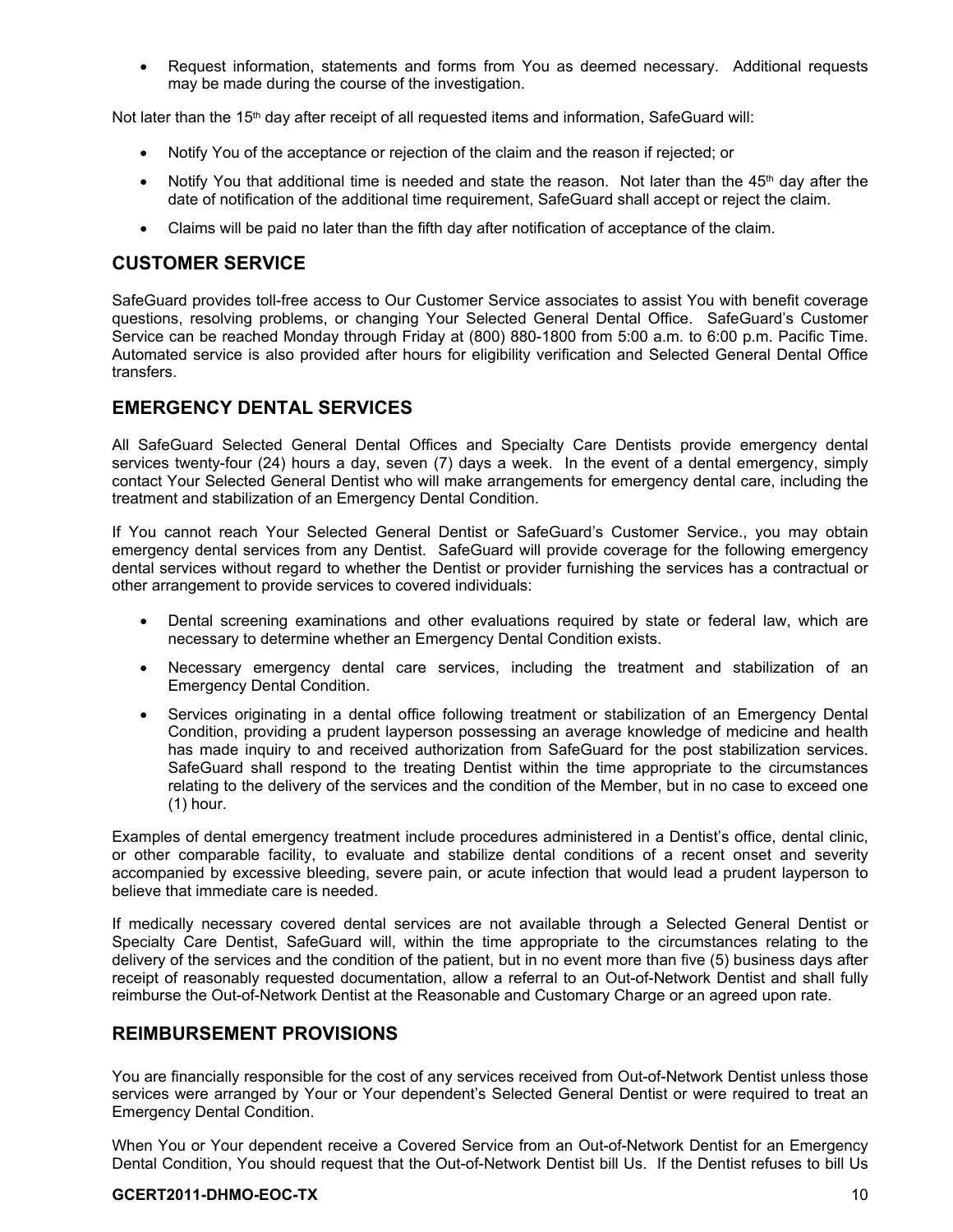but agrees to bill You, You should immediately submit the bill to Us in accordance with the sub-section titled Emergency Dental Services.

# **ROUTINE QUESTIONS ABOUT DENTAL BENEFITS**

If You have any questions about dental benefits provided by the group contract, please call Us by dialing (800) 880-1800.

## <span id="page-10-1"></span>**Grievance Procedures**

A "Complaint" is Your Written or oral dissatisfaction about any aspect of SafeGuard's operation, including but not limited to dissatisfaction with Our plan administration, procedures, denial, reduction, or termination of a service not related to medical necessity, disenrollment decisions, or the way a service is provided.

A "Complaint" does not include (a) a misunderstanding or problem of misinformation that can be promptly resolved by SafeGuard by clearing up the misunderstanding or by supplying the correct information to Your satisfaction; or (b) You or Your provider's dissatisfaction of disagreement with an Adverse Determination.

If You or Your dependents have a Complaint with SafeGuard or Your Selected General Dental Office, You may register Your Complaint by calling SafeGuard's Customer Service at (800) 880-1800. Or, You may submit a Written Complaint form (available online of by calling Customer Service) or a detailed summary of Your Complaint to SafeGuard at:

> <span id="page-10-0"></span>**SafeGuard** c/o Quality Management Department PO Box 3532 Laguna Hills, CA 92654-3532

Please be sure to include Your name (patient's name, if different), identification number of the person You are Writing about, facility (or Selected General Dentist Office) name and phone number on all Written correspondence.

SafeGuard agrees, subject to its Complaint procedures, to duly investigate any and all Complaints received from Members. SafeGuard will acknowledge and confirm receipt of Your Complaint in Writing within five (5) calendar days of receipt of a Complaint. We will resolve the Complaint and communicate the resolution in Writing within thirty (30) days. If SafeGuard receives Your Complaint orally, You will receive, with the acknowledgment letter, a one page Complaint form that must be returned to SafeGuard so that it may resolve Your Complaint promptly. Complaints involving an emergency will be investigated and resolved in accordance with the medical or dental immediacy of the condition, but no later than one business day after SafeGuard receives the Complaint.

SafeGuard will issue a response letter to Your Complaint which will provide the following information:

- · SafeGuard's resolution of the Complaint;
- · the specific reason for the resolution;
- · the specialization of any provider consulted; and
- · a complete description of the process for appeal, including the deadlines for the appeals process and the deadlines for the final decision on the appeal.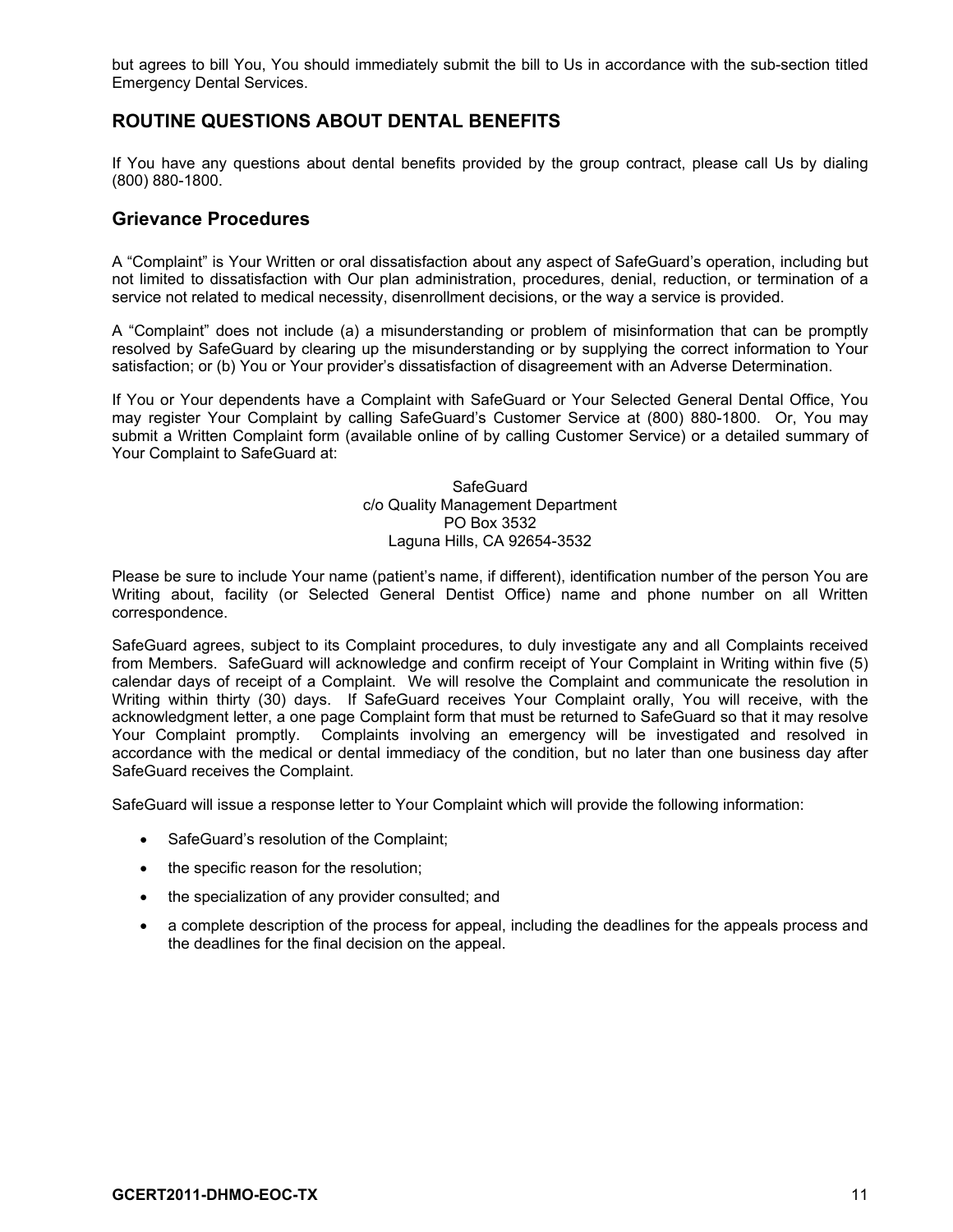# <span id="page-11-0"></span>**Appeals to SafeGuard**

If the action taken by SafeGuard is not satisfactory, You may appeal the matter. SafeGuard will acknowledge all appeals and appoint an appeal panel within five (5) calendar days of receipt of Your request by SafeGuard. SafeGuard will appoint an appeal panel, which will consist of three (3) persons, one Dentist, one Member, and one SafeGuard staff member who was not previously involved in the case. No later than five (5) calendar days before the date of the appeal hearing, SafeGuard shall provide to the complainant or the complainant's designated representative, Written notification that includes the following information:

- The specialization of any Dentists consulted during the investigation;
- · The name and affiliation of each SafeGuard representative on the appeal panel; and
- · The complainant's right to:
- · appear in person (or designate a representative if the person is a minor or is disabled) at the appeal panel hearing in the location where the complainant normally received dental services unless another site is agreed to by the complainant, or address a Written appeal to the Complaint appeal panel;
- · present Written or oral information to the appeal panel;
- · present alternative expert testimony to the appeal panel;
- · request the presence of, and question at the appeal panel, any person responsible for making the prior determination that resulted in the appeal; and
- · question those people responsible for making the prior determination that resulted in the appeal.

The appeal panel hearing will occur no later than 25 calendar days following Our receipt of the request and the complainant will be advised of the appeal panel's determination no later than 30 calendar days following Our receipt of the appeal request.

The final decision of the appeal panel will be communicated, in Writing, to the complainant within 5 calendar days of the appeal panel hearing and will include the toll-free telephone number and address of the Texas Department of Insurance. The Written communication will include a statement on the specific dental determination, clinical basis, and/or contractual criteria used to reach the final decision.

## <span id="page-11-1"></span>**Grievance Appeals for an Emergency Dental Condition**

If the appeal request involves a presently occurring Emergency Dental Condition, within 24 hours We will contact an appropriate Dentist who has not been involved with the case. Complaints involving an Emergency Dental Condition will be investigated and resolved in accordance with the dental immediacy of the condition but no later than 1 business day after We receive the Complaint. SafeGuard will immediately inform the complainant of the final decision verbally followed by Written notification within 3 business days.

## <span id="page-11-2"></span>**Appeal of Adverse Determinations**

You, a person acting on Your behalf, or Your provider may appeal an Adverse Determination orally or in Writing. Appeal decisions will be made by a physician, or Dentist, as appropriate. When We receive an oral appeal of Adverse Determination, We will send a one-page appeal form to the appealing party.

Within 5 working days from Our receipt of the appeal, We will send Written acknowledgement of:

- · the date We received the appeal, and
- · a list of documents needed to be submitted by the appealing party to Us for the appeal.

As soon as practical after We have completed the review of the appeal of the Adverse Determination, but no later than 30 days after We receive the appeal, We will issue a Written response to the complainant, a person acting on behalf of the complainant, or the complainant's provider explaining the resolution of the appeal. This response will include:

- · a statement of the specific medical, dental, or contractual reasons for the resolution;
- the clinical basis for such decision;

#### **GCERT2011-DHMO-EOC-TX** 12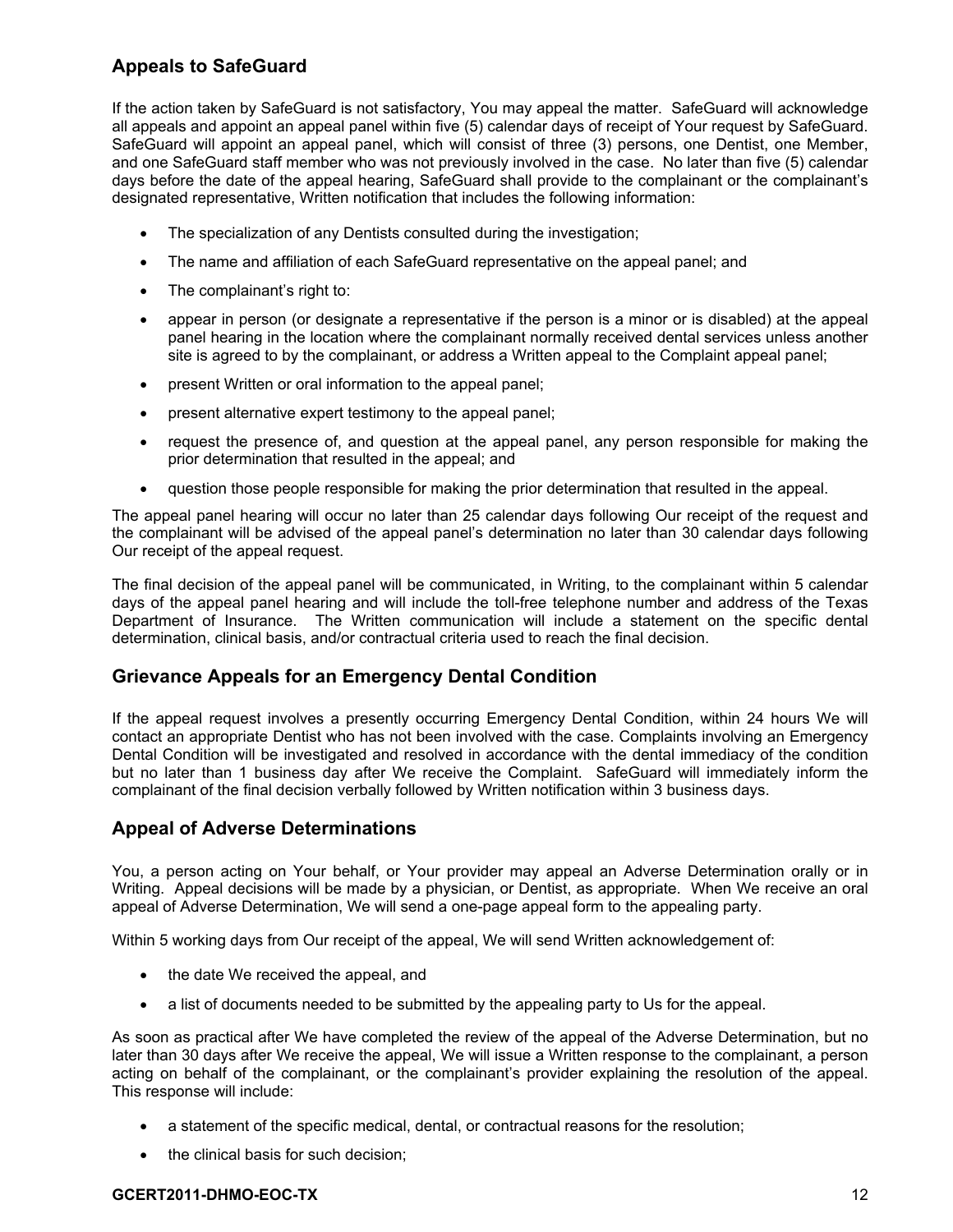- the specialization of any Dentist or other provider consulted; and
- · notice of the appealing party's right to seek review of the denial by an independent review organization and the procedures for obtaining that review.

If the appeal is denied, Your provider may send to Us, in Writing, good cause for having a particular type of Specialty Care provider review the case. If this is provided to Us within 10 business days of the denial, the denial will be reviewed by a provider in the same or similar specialty as typically manages the Dental, or Specialty Care condition, procedure, or treatment under discussion for review of the Adverse Determination. The specialty review will be completed within 15 business days of receipt of the request.

In a circumstance involving a life-threatening condition, You are entitled to an immediate appeal to an independent review organization and are not required to comply with Our procedures for an internal review of the Adverse Determination.

# <span id="page-12-0"></span>**Appeal of Adverse Determinations for an Emergency Dental Condition**

In addition to the Written appeal, We will conduct an expedited appeal for denials of service for Emergency Dental Conditions. Such appeals are reviewed by a provider who has not previously reviewed the case, and who is of the same or a similar specialty as typically manages the applicable condition, procedure, or treatment under review. Appeals involving an Emergency Dental Condition will be investigated and resolved in accordance with the medical or dental immediacy of the condition, procedure, or treatment, but no later than 1 business day after We receive all information necessary to complete the appeal.

## <span id="page-12-1"></span>**Filing Complaints with the Texas Department of Insurance**

Any person, including persons who have attempted to resolve Complaints through Our Complaint system process, who is dissatisfied with the resolution, may file a Complaint with the Texas Department of Insurance at PO Box 149091, Austin, TX 78714-9091. The Department's telephone number is (800) 252-3439.

The commissioner will investigate a Complaint against Us to determine its compliance with applicable law within sixty (60) days after the Department receives Your Complaint and all information necessary for the Department to determine compliance. The commissioner may extend the time necessary to complete an investigation in the event any of the following circumstances occur:

- additional information is needed:
- an on-site review is necessary;
- · We, the provider, or You do not provide all documentation necessary to complete the investigation; or
- · other circumstances beyond the Department's control occur.

We will not engage in any retaliatory action, including refusal to renew or cancellation of coverage, against a person because the person, or person acting on behalf of the person, has filed a Complaint against Us or appealed a decision of Ours. We will not retaliate against a provider because the provider has, on behalf of You or Your dependent, filed a Complaint against Us.

You may be entitled to an independent review of Your Complaint pursuant to the Texas Insurance Code. In addition, if You have a disability affecting Your ability to communicate, SafeGuard will provide You, at Our own expense, an enrollee handbook and materials relating to the Complaint and appeal process in the appropriate format, including but not limited to Braille, large print, audio tape, TDD access; and/or an interpreter.

## **TERMINATION OF COVERAGE**

For a Member, in the case of:

<span id="page-12-2"></span>· Non-payment of amounts due under the contract, including any applicable Co-Payments; coverage may be cancelled after not less than 30 days written notice; except no Written notice will be required for failure to pay the Prepayment Fee;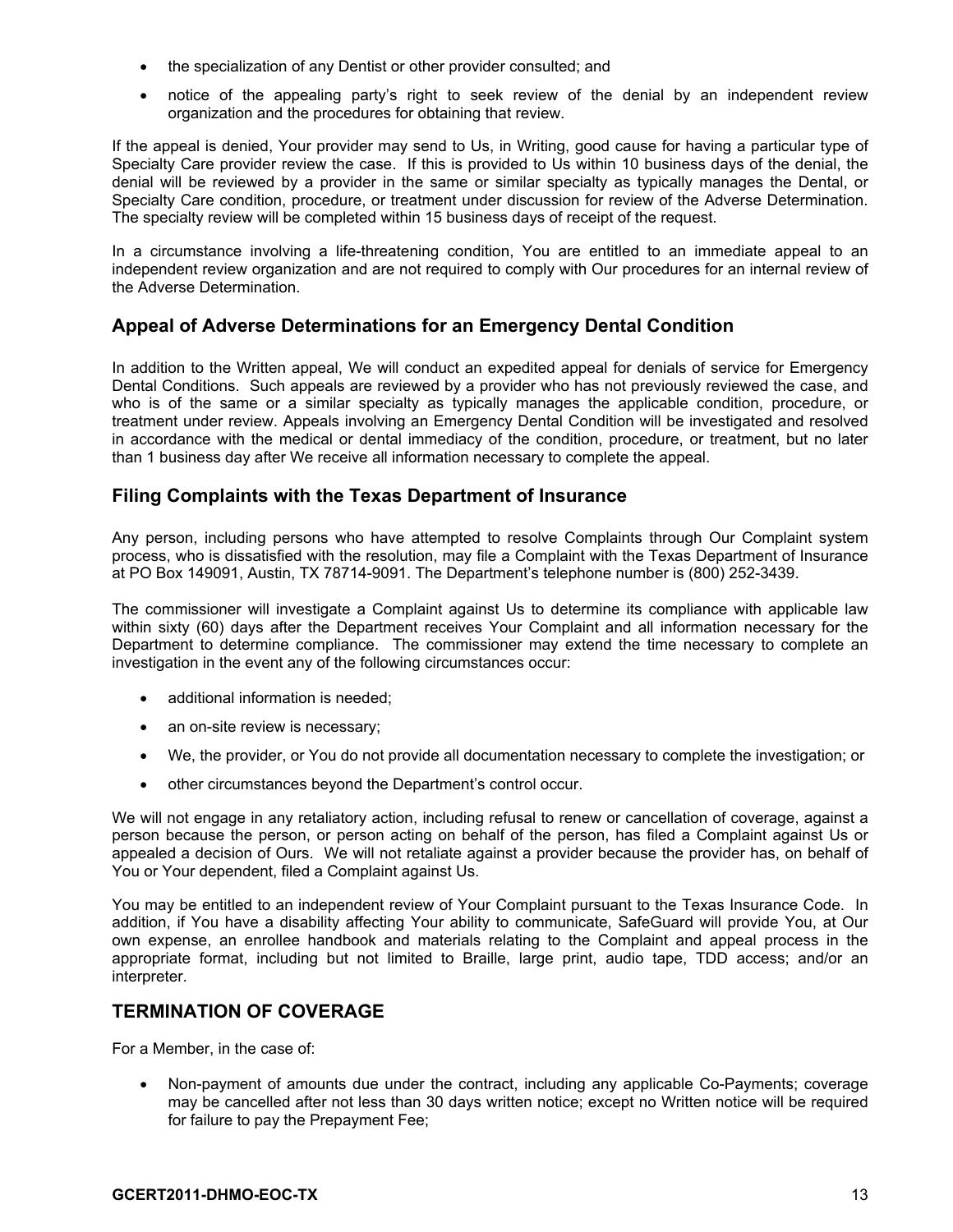- · Fraud or intentional misrepresentation; coverage may be cancelled after not less than 15 days Written notice; subject, however, to the incontestability provisions outlined in this Evidence of Coverage;
- · Fraud in the use of services or facilities; coverage may be cancelled after not less than 15 days Written notice;
- · Failure to meet eligibility requirements; coverage will be cancelled immediately, subject to continuation of coverage privileges, if applicable;
- · Misconduct detrimental to safe plan operations and the delivery of services; coverage may be cancelled immediately;
- · Failure of You and Your Selected General Dentist or Specialty Care Dentist to establish a satisfactory Dentist-patient relationship, provided that SafeGuard has made a good faith effort to provide You with an opportunity to select an alternative Dentist, and further provided that SafeGuard has notified You in Writing at least 30 days in advance that We consider Your Dentist-patient relationship to be unsatisfactory and specified the changes that are necessary in order to avoid termination, and thereafter, You have failed to make such changes; coverage may be cancelled at the end of 30 days; and
- Failure of You and/or Your dependents to reside, live, or work in the Service Area; coverage may be cancelled immediately. This provision only applies if coverage is terminated uniformly without regard to any health status-related factor of You and/or Your dependents. Coverage for a child who is the subject of a medical support order cannot be cancelled solely because the child does not live, reside or work in the Service Area.

For an Organization, in the case of:

- · Nonpayment of premium, subject to the Grace Period provision; coverage will terminate at the end of the last period for which a premium payment has been made to SafeGuard.
- · Fraud on the part of the Organization; coverage may be terminated after 15 days written notice;
- · Violation of the participation requirements; coverage may be cancelled if an Organization fails to meet the participation requirements for a period of at least six consecutive months. SafeGuard may terminate coverage upon the first renewal date following the end of the six consecutive month period;
- <span id="page-13-0"></span>No Members reside, live or work in the Service Area.

## **Grace Period**

A period of at least 30 days after a premium due date, during which premium must be paid to SafeGuard without lapse of Your coverage and/or that of Your dependents, if any, under this Evidence of Coverage. If payment is not received within the 30 days, coverage may be cancelled after the 30<sup>th</sup> day and You will be responsible for any cost of services received during the grace period.

If You terminate from the plan while the group contract between SafeGuard and Your Organization is in effect, Your Dentist must complete any dental procedure started on You before Your termination, abiding by the terms and conditions of the plan.

#### <span id="page-13-1"></span>**Covered Services After Dental Coverage Ends**

Dental services received after Your or Your dependent's coverage terminates are not covered. Your Selected General Dentist must complete any dental procedure started on You before Your termination, abiding by the terms and conditions of the plan.

Orthodontic treatment is governed by the Orthodontic limitations listed in the Schedule of Benefits. If coverage from the plan ends after the start of Orthodontic treatment, You or Your dependents will be responsible for any charges for Orthodontic treatment after coverage ends.

#### <span id="page-13-2"></span>**Renewal Provisions**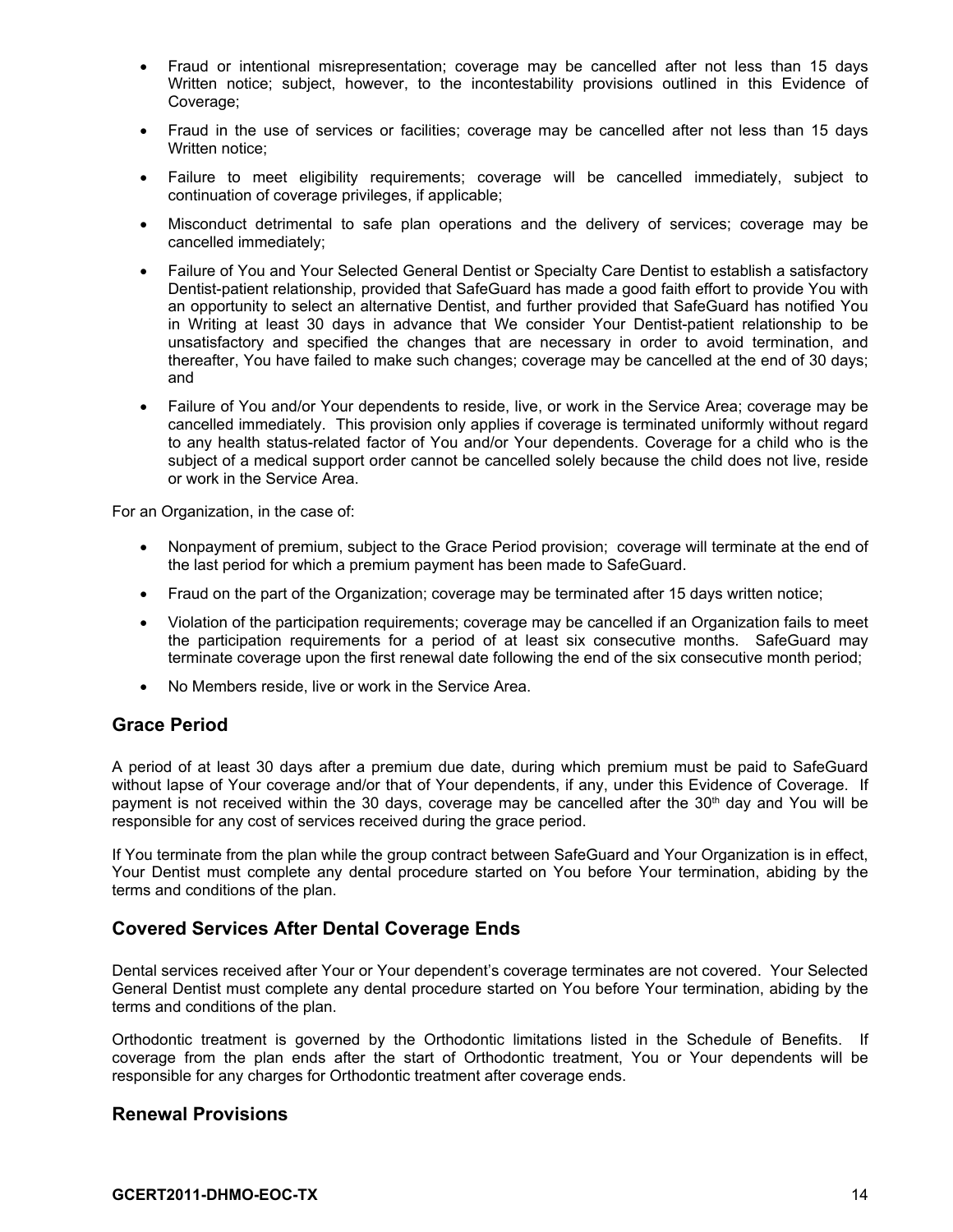Your Organization has contracted with Us to provide services for the time period specified in the group contract between the parties. Your benefits are guaranteed for that time period so long as You meet eligibility requirements under the group contract. When the group contract expires, it may be renewed. If renewed, it is possible that the terms the group contract may have been changed. If changes to benefits, Co-Payments or premiums have been made to a renewed group contract, Your Organization will notify You not less than sixty (60) days before the effective date.

## <span id="page-14-0"></span>**Continuation of Coverage**

If Your or Your dependent's dental benefits end for any reason, except for involuntary termination for cause, You or Your dependents may elect to continue dental benefits under the group contract. You or Your dependents may continue dental benefits, upon payment of the applicable premium, until the earliest of:

- · 9 months after the date the election is made (if You and/or Your dependents are not eligible for continuation under COBRA);
- · 6 months after the date Your and/or Your dependent's continuation under COBRA ends (if You and/or Your dependents are eligible for continuation under COBRA);
- · the date on which failure to make timely payments would terminate coverage;
- · the date on which You and/or Your dependents are covered for similar services and benefits by another provider or dental service subscriber contract or other prepayment plan or any other plan or program; or
- the date on which the group contract ends.

You and/or Your dependents must request this continuation of coverage in Writing within 31 days following the later of:

- the date Your or Your dependent's coverage would otherwise end; and
- <span id="page-14-1"></span>• the date You or Your dependents are given notice of the right of continuation by Your Organization.

## **INCONTESTABILITY**

All statements made by You shall be considered representations and not warranties. The statements are considered to be truthful and are made to the best of Your knowledge and belief. A statement may not be used in a contest to void, cancel, or non-renew Your coverage or reduce benefits unless: (1) it is in Written enrollment application Signed by You; and (2) a Signed copy of the enrollment application is or has been furnished to You or Your representative.

#### **Incontestability: Statements Made by You**

Any statement made by You will be considered a representation and not a warranty. We will not use such statement to avoid or reduce benefits or defend a claim unless the following requirements are met:

- <span id="page-14-2"></span>1. the statement is in a Written enrollment form;
- 2. You have Signed the enrollment form; and
- <span id="page-14-3"></span>3. a copy of the enrollment form has been given to You.

This contract may only be contested for fraud or intentional misrepresentation of material fact made on the enrollment form.

## **Misstatement of Age**

If Your or Your dependent's age is misstated, the correct age will be used to determine eligibility for dental benefits and, as appropriate, We will adjust the benefits and/or premiums.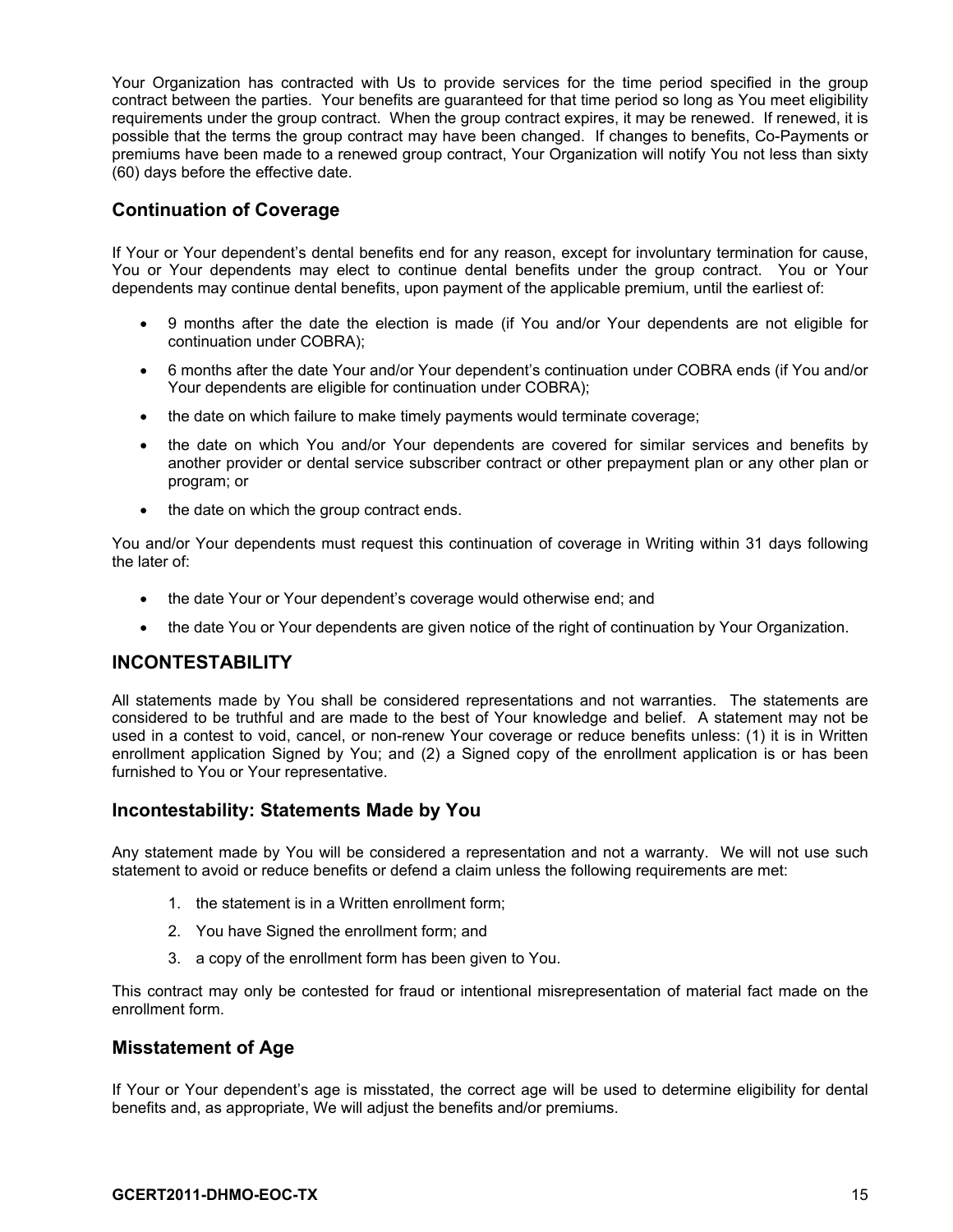# <span id="page-15-0"></span>**Conformity with Law**

If the terms and provisions of this evidence of coverage do not conform to any applicable law, this evidence of coverage shall be interpreted to so conform.

## <span id="page-15-1"></span>**DEFINITIONS**

As used in this evidence of coverage, the terms listed below will have the meanings set forth below. When defined terms are used in this evidence of coverage, they will appear with initial capitalization. The plural use of a term defined in the singular will share the same meaning.

**Adverse Determination** means a determination by Us that the services furnished or proposed to be furnished to You are not Dentally Necessary or are experimental or investigational.

**Amalgam** means a silver filling material usually used on posterior teeth.

**Anterior** means teeth located in the front of the mouth – upper and lower six (6) teeth with three in each Quadrant of the mouth; twelve (12) teeth in total.

**Asymptomatic** means without symptoms, the absence of any indication of disease, surrounding pathology or impaired function.

**Bicuspid** means teeth located immediately in front of the molar teeth – upper and lower with two in each Quadrant of the mouth; eight (8) teeth in total.

**Bridge** or **Bridgework** means a fixed replacement for one or more missing teeth that is permanently attached to the teeth adjacent to the empty space(s).

**Cast Restoration** means an inlay, onlay, or crown.

**Complaint** means Your Written or oral dissatisfaction about any aspect of SafeGuard's operation, including but not limited to dissatisfaction with Our plan administration, procedures, denial, reduction, or termination of a service not related to medical necessity, disenrollment decisions, or the way a service is provided.

**Co-Payment or Co-Pay** means a fixed dollar amount or a fixed percentage of the Maximum Allowed Charge of the Covered Services performed by Your Selected General Dentist, for which We are not responsible, as shown in the Schedule of Benefits. You must pay Your Co-Payment at the time of delivery of supplies or services.

**Cosmetic** means services performed solely for appearance. Treatment of decay, disease or injury to the teeth or supporting tissues of the teeth is not evident. Cosmetic means any procedure which is directed at improving the patient's appearance and does not meaningfully promote the proper function or prevent or treat illness or disease.

**Covered Percentage** means the percentage of the Maximum Allowed Charge that We cover. These percentages are shown in the Schedule of Benefits.

**Covered Service** means a dental service used to treat Your or Your dependent's dental condition which is:

- · prescribed or performed by a Dentist while such person is covered for dental benefits;
- · Dentally Necessary to treat the condition; and
- · described in the Schedule of Benefits, or
- · Dental Benefits sections of this evidence of coverage.

**Crown** means a restoration place over a tooth to strengthen and/or replace missing tooth structure. A crown can be made of different materials, for example, noble, high noble, and base metals, or porcelain or porcelain and metal.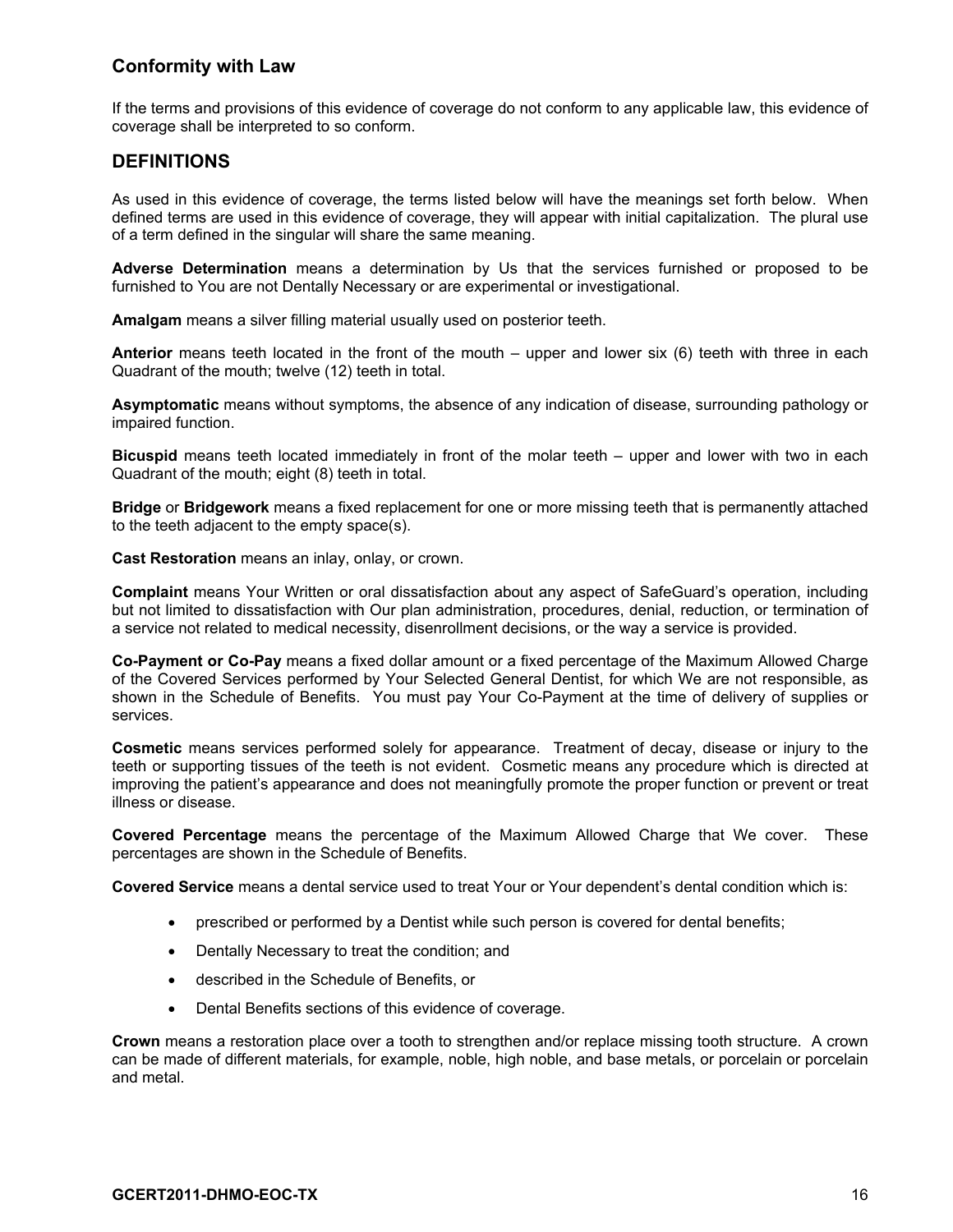**Dentally Necessary** means that a dental service or treatment is performed in accordance with generally accepted dental standards and is:

- · necessary to treat decay, disease or injury of the teeth; or
- · essential for the care of the teeth and supporting tissues of the teeth.

#### **Dentist** means:

- · a person licensed to practice dentistry in the jurisdiction where such services are performed; or
- · any other person whose services, according to applicable law, must be treated as Dentist's services for purposes of the group contract. Each such person must be licensed in the jurisdiction where the services are performed and must act within the scope of that license. The person must also be certified and/or registered if required by such jurisdiction.
- · For purposes of dental benefits, the term will include a physician who performs a Covered Service.

The term does not include:

- · You**;**
- · Your spouse; or
- · any member of Your immediate family including Your and/or Your spouse's parents; children (natural, step or adopted); siblings; grandparents; or grandchildren**.**

**Dentures** means fixed partial dentures (bridgework), removable partial dentures and removable full dentures.

**Directory of Participating Providers** means the list of Selected General Dentists from whom You must select to receive Covered Services.

**Domestic Partner** means each of two people, of the same or opposite sex, one of whom is an employee of Your Organization, who represent themselves publicly as each other's domestic partner and have:

- · registered as domestic partners with a government agency or office where such registration is available; or
- · submitted a domestic partner declaration to Your Organization.

The domestic partner declaration must establish that:

- each person is 18 years of age or older;
- neither person is married:
- · neither person has had another domestic partner within 6 months prior to the date they enrolled for insurance for the Domestic Partner under the Group Policy;
- · they have shared the same residence for at least 6 months prior to the date they enrolled for insurance for the Domestic Partner under the Group Policy;
- they are not related by blood in a manner that would bar their marriage in the jurisdiction in which they reside;
- they have an exclusive mutual commitment to share the responsibility for each other's welfare and financial obligations which commitment existed for at least 6 months prior to the date they enrolled for insurance for the Domestic Partner under the Group Policy, and such commitment is expected to last indefinitely; and
- · 2 or more of the following exist as evidence of joint responsibility for basic financial obligations:
	- · a joint mortgage or lease;
	- · designation of the Domestic Partner as beneficiary for life insurance or retirement benefits;
	- · joint wills or designation of the Domestic Partner as executor and/or primary beneficiary;
	- · designation of the Domestic Partner as durable power of attorney or health care proxy;
	- · ownership of a joint bank account, joint credit cards or other evidence of joint financial responsibility; or
	- · other evidence of economic interdependence.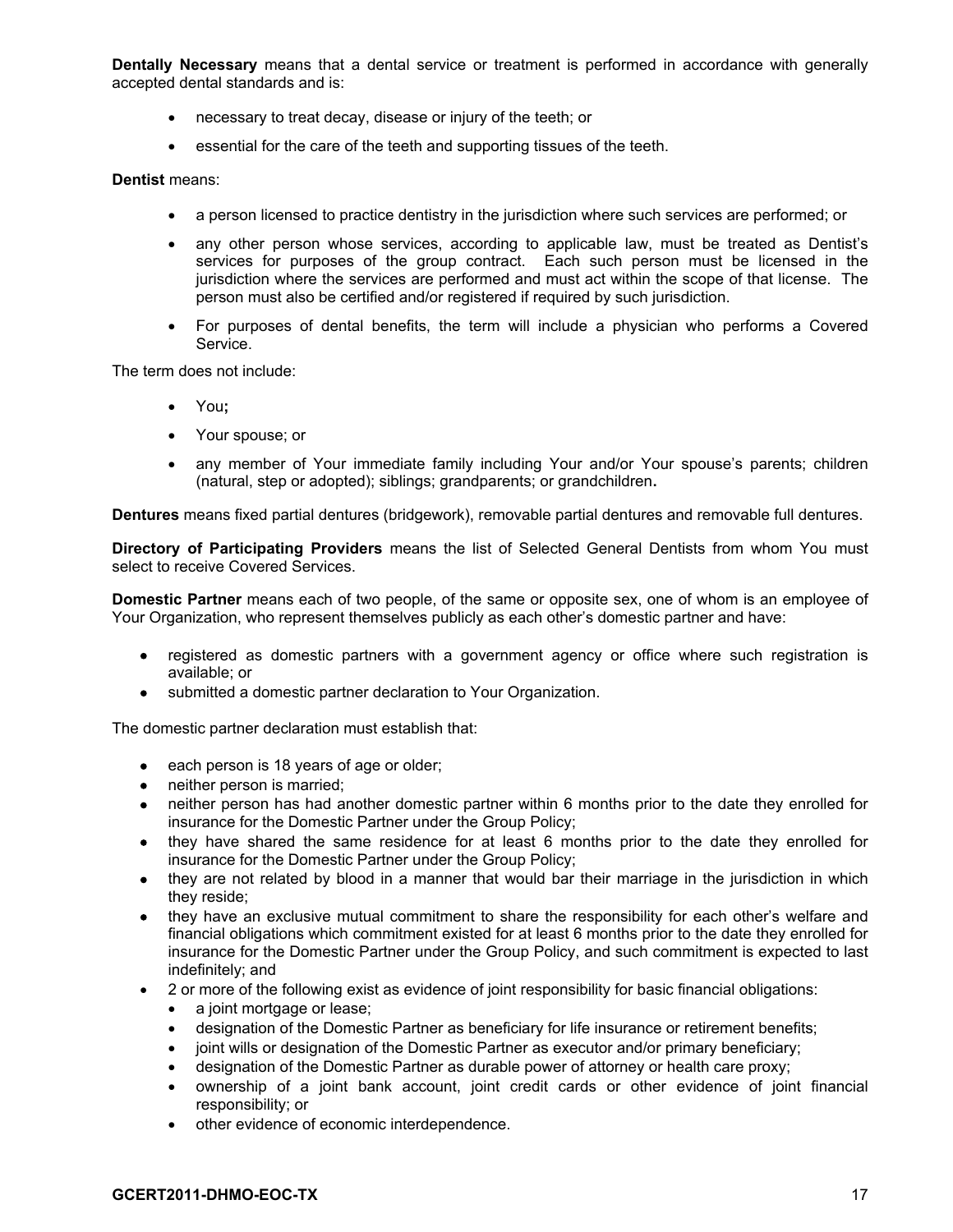Your Organization will review the declaration and determine whether to accept the request to insure the Domestic Partner.

Your Organization will inform the employee of its decision.

**Emergency Dental Condition** means a dental condition the onset of which is sudden, that manifests itself by symptoms of sufficient severity, including, but not limited to, bleeding, swelling or severe pain, that a prudent layperson, possessing an average knowledge of dentistry and health, could reasonably expect the absence of immediate dental attention to result in:

- · placing the health of the person afflicted with such condition in serious jeopardy;
- · serious impairment to such person's bodily functions;
- · serious impairment or dysfunction of any bodily organ or part of such person; or
- · serious disfigurement of such person.

**Endodontics** means procedures that treat the nerve or the pulp of the tooth. These procedures are usually needed due to injury or infection of the tooth.

**Experimental** means services that do not have endorsement from professional organizations whose role is to evaluate such items. Services that are either unproven for the diagnosis or treatment of a condition or not generally recognized by the professional community as effective or appropriate for the diagnosis or treatment of a condition.

**Maximum Allowed Charge** means the lesser of:

- the amount charged by the Selected General Dentist or;
- the maximum amount which the Selected General Dentist has agreed with Us to accept as payment in full for the dental service.

**Member** means an individual enrolled in the Safeguard dental plan.

**Oral Surgery** means surgery performed in and around the mouth, to remove teeth, reshape portions of the bone or soft tissue, or biopsy suspect areas of the mouth.

**Organization** means an employer or other entity that has contracted with Us to arrange for the provision of dental care benefits.

**Orthodontics** means braces and other procedures or appliances to help align the upper and lower teeth.

**Out-of-Network Dentist** means a Dentist who does not have a contractual agreement with Us to provide Covered Services to You or a dependent.

**Periodontics** means procedures related to treatment of the supporting structures of the teeth, such as gums and underlying bone.

**Posterior** means teeth that have flat chewing surfaces, located in the back of the mouth - upper and lower twenty (20) teeth, including molars, bicuspids (premolars), and wisdom teeth.

**Prepayment Fee** means the monthly fee paid to Us by Your Organization. The prepayment fee is not the same as a Co-Payment.

**Primary Teeth** means the first set of teeth ("baby" teeth).

**Prophylaxis** means a standard cleaning, the scaling and polishing of teeth to remove plaque and tarter above the gum line.

**Prosthodontics** means the replacement of missing teeth with artificial substitutes. The appliances can be fixed (bridge or implant) or removable (dentures).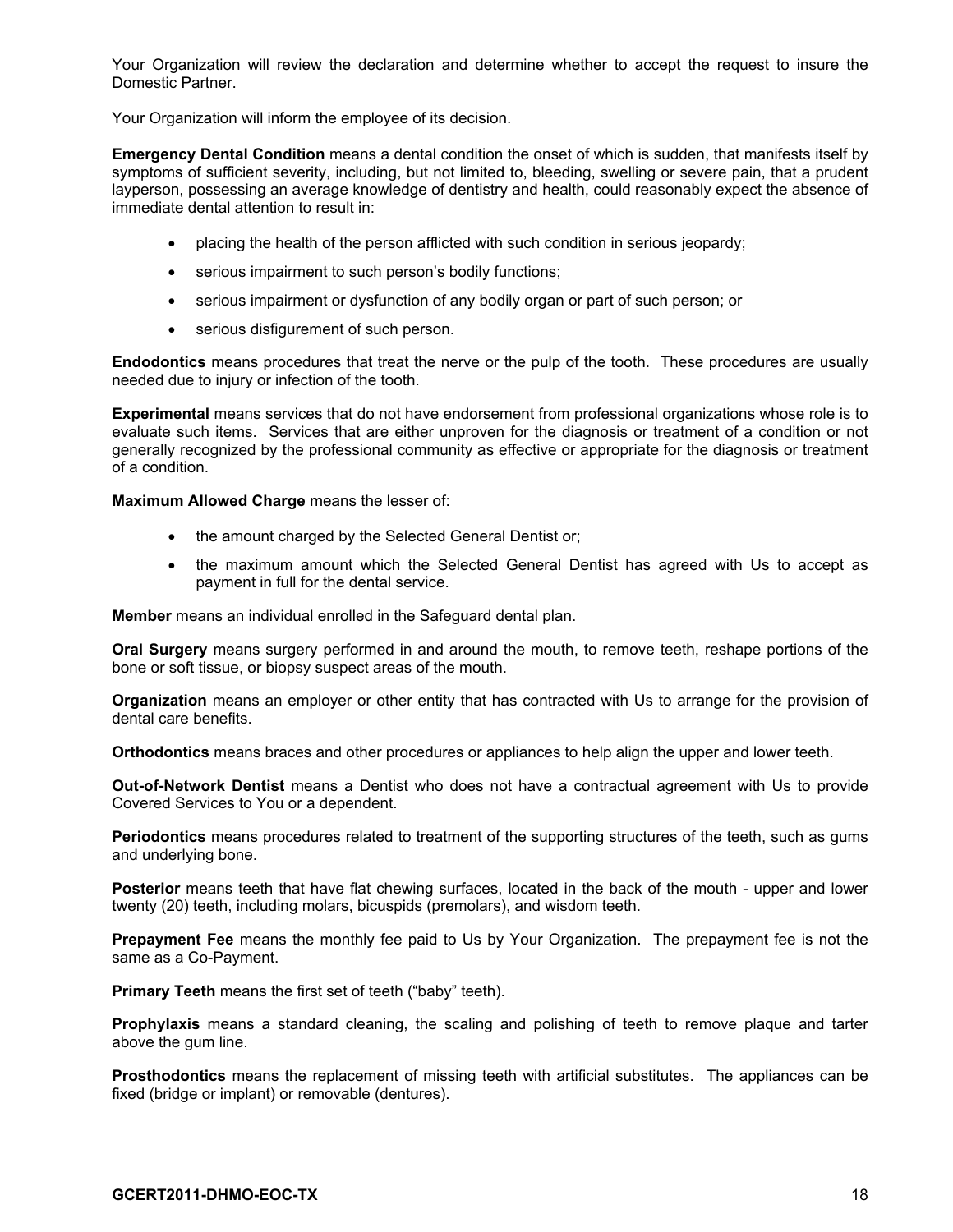#### **Reasonable and Customary Charge** means the least of:

- · the amount charged by the Selected General Dentist for a Covered Service;
- · the usual amount charged by the Selected General Dentist for dental services which are the same as, or similar to, the Covered Service; or
- · the usual amount charged by other Selected General Dentist in the same geographic area for dental services which are the same as, or similar to, the Covered Service.

#### **Resin-based Composite** means tooth-colored (white) fillings.

**Selected General Dentist** means a SafeGuard contracted dentist who agrees in Writing to provide dental services under special terms, conditions and financial reimbursement arrangements with SafeGuard.

**Selected General Dental Office** means a dental office contracted with SafeGuard consisting of dentists who agree in Writing to provide dental services under special terms, conditions and financial reimbursement arrangements with SafeGuard.

**Service Area** means the geographical area in which SafeGuard has a panel of Selected General Dentists and Specialty Care Dentists who have agreed to provide care to SafeGuard Members. To enroll in the SafeGuard plan, You and Your dependent(s) must, reside, live, or work in the Service Area.

**Signed** means any symbol or method executed or adopted by a person with the present intention to authenticate a record, which is on or transmitted by paper or electronic media, which is acceptable to Us and consistent with applicable law.

**Specialty Care** means services provided by an endodontist, periodontist, pediatric Dentist, oral surgeon, or orthodontist. These services may be covered at a Co-Payment, or at 75% of the Dentist's Reasonable and Customary Charge. If they are not Covered Services, they may be available at 75% of the Dentist's Reasonable and Customary Charge.

**Specialty Care Dentist** means a SafeGuard contracted dentist who agrees in Writing to provide Specialty Care services under special terms, conditions and financial reimbursement arrangements with SafeGuard.

**We, Us** and **Our** mean SafeGuard Health Plans, Inc. and/or Metropolitan Life Insurance Company.

**Written** or **Writing** means a record on or transmitted by paper or electronic media which is acceptable to Us and consistent with applicable law.

**Year** or **Yearly** means the 12 month period that begins January 1.

**You** and **Your** mean a person, other than a dependent, who is covered under the group contract for the dental benefits described in this evidence of coverage.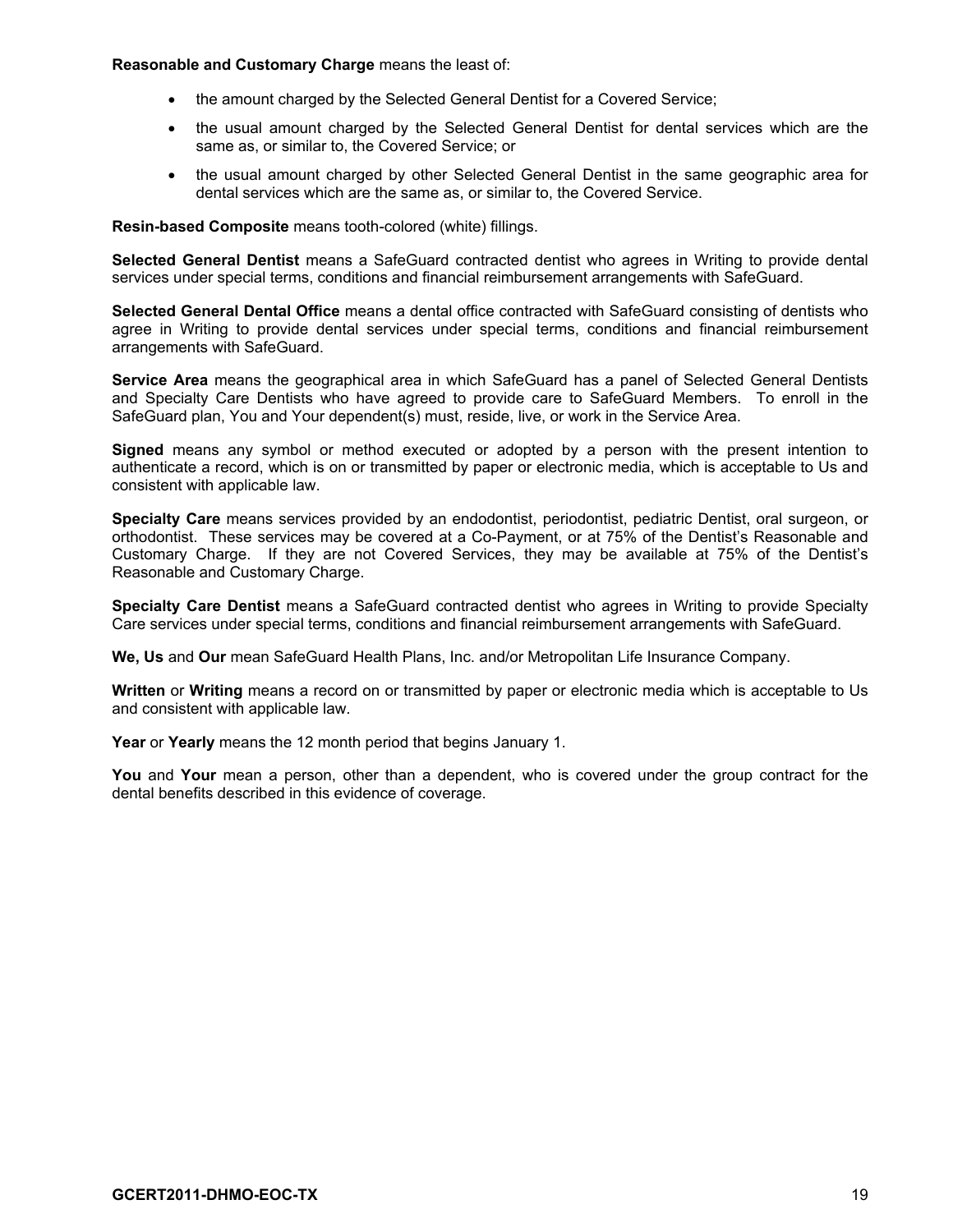

Metropolitan Life Insurance Company Metropolitan Tower Life Insurance Company SafeGuard Health Plans, Inc. Delaware American Life Insurance Company MetLife Health Plans, Inc. SafeHealth Life Insurance Company

# **Our Privacy Notice**

We know that you buy our products and services because you trust us. This notice explains how we protect your privacy and treat your personal information. It applies to current and former customers. "Personal information" as used here means anything we know about you personally.

#### **1.Plan Sponsors and Group Insurance Contract Holders**

This privacy notice is for individuals who apply for or obtain our products and services under an employee benefit plan, group insurance or annuity contract, or as an executive benefit. In this notice, "you" refers to these individuals.

#### **2.Protecting Your Information**

We take important steps to protect your personal information. We treat it as confidential. We tell our employees to take care in handling it. We limit access to those who need it to perform their jobs. Our outside service providers must also protect it, and use it only to meet our business needs. We also take steps to protect our systems from unauthorized access. We comply with all laws that apply to us.

#### **3.Collecting Your Information**

We typically collect your name, address, age, and other relevant information. We may also collect information about any business you have with us, our affiliates, or other companies. Our affiliates include life, car, and home insurers. They also include a legal plans company and a securities broker-dealer. In the future, we may also have affiliates in other businesses.

#### **4.How We Get Your Information**

We get your personal information mostly from you. We may also use outside sources to help ensure our records are correct and complete. These sources may include consumer reporting agencies, employers, other financial institutions, adult relatives, and others. These sources may give us reports or share what they know with others. We don't control the accuracy of information outside sources give us. If you want to make any changes to information we receive from others about you, you must contact those sources.

We may ask for medical information. The Authorization that you sign when you request insurance permits these sources to tell us about you. We may also, at our expense:

- Ask for a medical exam Ask for blood and urine tests
- Ask health care providers to give us health data, including information about alcohol or drug abuse

We may also ask a consumer reporting agency for a "consumer report" about you (or anyone else to be insured). Consumer reports may tell us about a lot of things, including information about:

- - Reputation **Contract Contract Contract Contract Contract Contract Contract Contract Contract Contract Contract Contract Contract Contract Contract Contract Contract Contract Contract Contract Contract Contract Contract Con**
- 
- - Work and work history **•** Hobbies and dangerous activities

The information may be kept by the consumer reporting agency and later given to others as permitted by law**.** The agency will give you a copy of the report it provides to us, if you ask the agency and can provide adequate identification. If you write to us and we have asked for a consumer report about you, we will tell you so and give you the name, address and phone number of the consumer reporting agency.

Another source of information is MIB Group, Inc. ("MIB"). It is a non-profit association of life insurance companies. We and our reinsurers may give MIB health or other information about you. If you apply for life or health coverage from another member of MIB, or claim benefits from another member company, MIB will give that company any information that it has about you. If you contact MIB, it will tell you what it knows about you. You have the right to ask MIB to correct its information about you. You may do so by writing to MIB, Inc., 50 Braintree Hill, Suite 400, Braintree, MA 02184-8734, by calling MIB at (866) 692-6901, or by contacting MIB at [www.mib.com.](http://www.mib.com/)

## **5.Using Your Information**

We collect your personal information to help us decide if you're eligible for our products or services. We may also need it to verify identities to help deter fraud, money laundering, or other crimes. How we use this information depends on what products and services you have or want from us. It also depends on what laws apply to those products and services. For example, we may also use your information to: